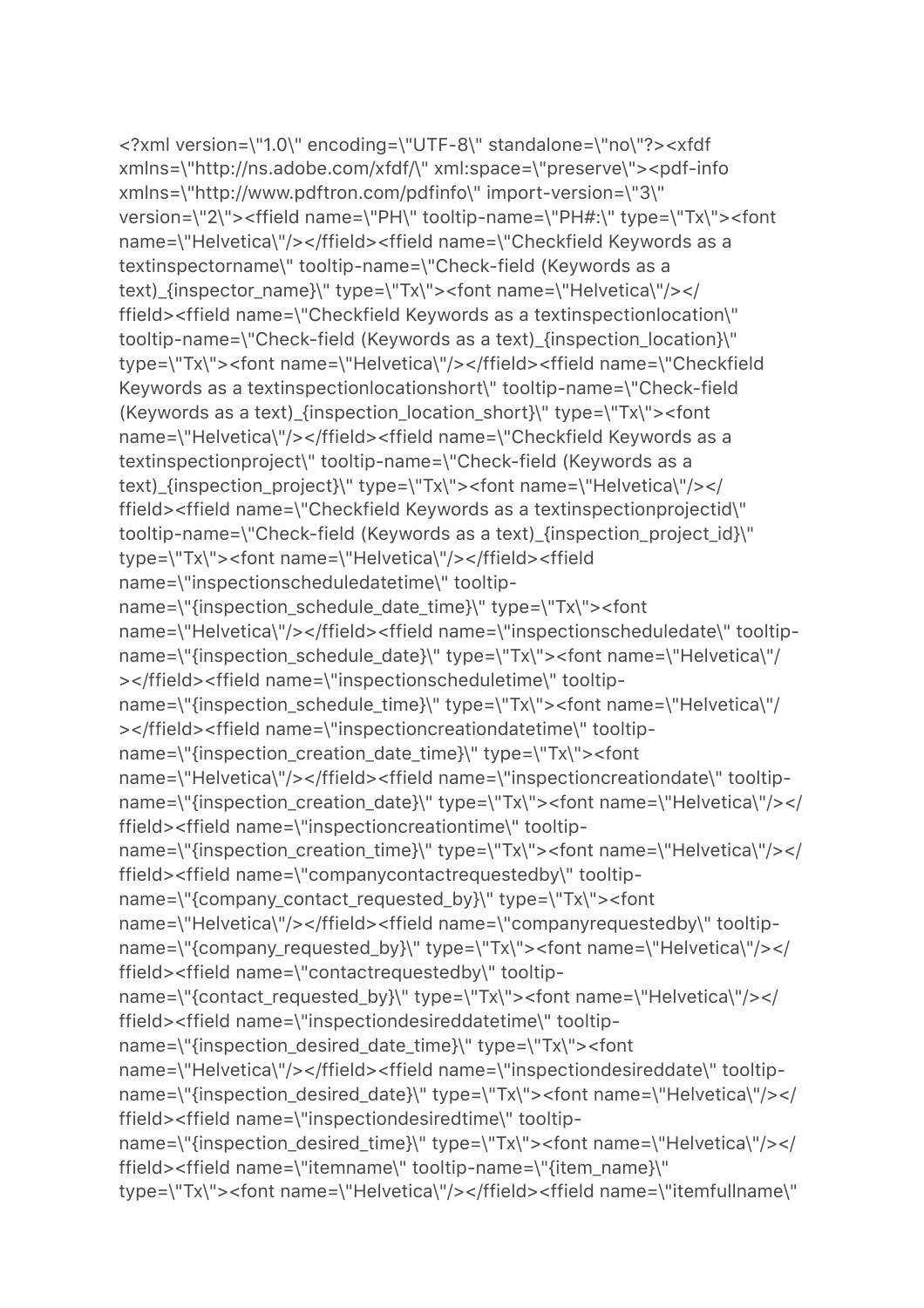tooltip-name=\"{item\_full\_name}\" type=\"Tx\"><font name=\"Helvetica\"/></ ffield><ffield name=\"itemguid\" tooltip-name=\"{item\_guid}\" type=\"Tx\"><font name=\"Helvetica\"/></ffield><ffield name=\"itempn\" tooltip-name=\"{item\_pn}\" type=\"Tx\"><font name=\"Helvetica\"/></ ffield><ffield name=\"itemsn\" tooltip-name=\"{item\_sn}\" type=\"Tx\"><font name=\"Helvetica\"/></ffield><ffield name=\"itemcustom1\" tooltipname=\"{item\_custom1}\" type=\"Tx\"><font name=\"Helvetica\"/></ ffield><ffield flags=\"Multiline\" name=\"diminspection dimension name\" tooltip-name=\"{dim:<inspection dimension name&gt;}\" type=\"Tx\"><font name=\"Helvetica\"/></ffield><ffield flags=\"Combo\" name=\"INSP.AGENCY\" type=\"Ch\"><default-value>Choose Inspection Agency</default-value><font name=\"Helvetica\" size=\"12\"/><options><option value=\"Choose Inspection Agency\"/><option value=\"IOR\"/><option value=\"Special Inspection - On-Site\"/><option value=\"Special Inspection - Off-Site\"/><option value=\"Geotechnical\"/></options></ffield><ffield flags=\"Combo\" name=\"DRAWING REF.:\" type=\"Ch\"><default-value>Choose Drawing . .</ default-value><font name=\"Helvetica\" size=\"12\"/><options><option value=\"Choose Drawing . .\"/><option value=\"N-I2-G0.0.1\"/><option value=\"I2-E0.01\"/><option value=\"I2-E1.02\"/><option value=\"I2-E2.03\"/></ options></ffield><ffield flags=\"Combo\" name=\"TIO REFERENCE:\" type=\"Ch\"><default-value>Choose TIO Reference . .</default-value><font name=\"Helvetica\" size=\"12\"/><options><option value=\"Choose TIO Reference . .\"/><option value=\"B-I2-02 - Testing - Compact fill CBC 1704A.7 and J107.5 Compaction test \"/><option value=\"B-I2-06 - Testing - Concrete CBC 1704A.4.1, 1904A, and 1905A.2 Mix design \"/><option value=\"B-I2-10 - Testing - Shotcrete CBC 1913A.5 Preconstruction test\"/><option value=\"B-I2-21 - Testing - Steel CBC 2212A.3 End-welded studs\"/></options></ ffield><ffield flags=\"NoToggleToOff Radio\" name=\"REQUEST RADIO BUTTON\" type=\"Btn\"><font name=\"ZapfDingbats\"/></ffield><ffield flags=\"Combo\" name=\"REQUEST DROP DOWN\" type=\"Ch\"><defaultvalue>select value</default-value><font name=\"Helvetica\" size=\"12\"/ ><options><option value=\"select value\"/><option value=\"1\"/><option value=\"2\"/><option value=\"3\"/><option value=\"4\"/></options></ ffield><ffield name=\"request text\" tooltip-name=\"text\" type=\"Tx\"><font name=\"Helvetica\"/></ffield><ffield flags=\"NoToggleToOff Radio\" name=\"radio without default\" type=\"Btn\"><font name=\"ZapfDingbats\"/></ ffield><ffield name=\"inspection\_location\" tooltipname=\"inspection\_location\" type=\"Tx\"><default-value>{inspection\_location} </default-value><font name=\"Helvetica\"/></ffield><ffield name=\"inspector\_name\" tooltip-name=\"inspector\_name\" type=\"Tx\"><default-value> {inspector\_name} </default-value><font name=\"Helvetica\"/></ffield><ffield name=\"inspection\_location\_short\" tooltip-name=\"inspection\_location\_short\" type=\"Tx\"><defaultvalue>{inspection\_location\_short}</default-value><font name=\"Helvetica\"/ ></ffield><ffield name=\"inspection\_project\" tooltipname=\"inspection\_project\" type=\"Tx\"><default-value>{inspection\_project}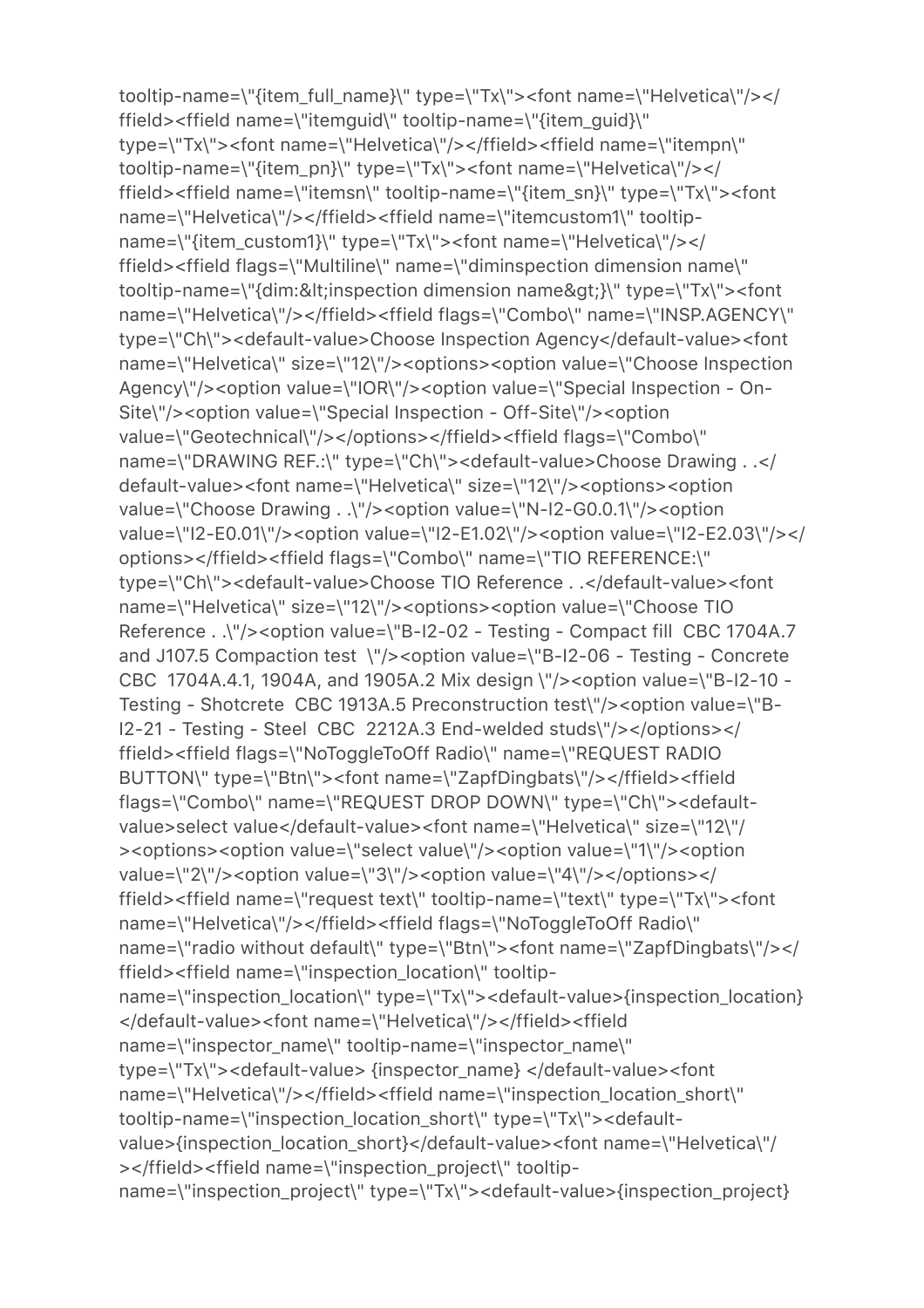```
</default-value><font name=\"Helvetica\"/></ffield><ffield 
name=\"inspection_project_id}\" tooltip-name=\"Check-field (Keywords as a 
default value of a field)_{inspection_project_id}\" type=\"Tx\"><default-
value>{inspection_project_id}</default-value><font name=\"Helvetica\"/></
ffield><ffield name=\"inspection_template\" tooltip-
name=\" {inspection_template} \" type=\"Tx\"><default-
value>{inspection_template} </default-value><font name=\"Helvetica\"/></
ffield><ffield name=\"inspection_description\" tooltip-
name=\"{inspection_description} \" type=\"Tx\"><default-
value>{inspection_description} </default-value><font name=\"Helvetica\"/></
ffield><ffield name=\"item_name\" type=\"Tx\"><default-value>{item_name} </
default-value><font name=\"Helvetica\"/></ffield><ffield name=\"{item_guid}\" 
type=\"Tx\"><default-value>{item_guid} </default-value><font 
name=\"Helvetica\"/></ffield><ffield name=\"today\" tooltip-name=\"{today}\"
type=\"Tx\"><default-value>{today} </default-value><font name=\"Helvetica\"/
></ffield><ffield name=\"item_custom1\" type=\"Tx\"><default-
value>{item_custom1} </default-value><font name=\"Helvetica\"/></
ffield><ffield name=\"item_sn\" type=\"Tx\"><default-value>{item_sn} </
default-value><font name=\"Helvetica\"/></ffield><ffield name=\"item_pn\" 
type=\"Tx\"><default-value>{item_pn} </default-value><font 
name=\"Helvetica\"/></ffield><ffield name=\"item_full_name\" 
type=\"Tx\"><default-value>{item_full_name} </default-value><font 
name=\"Helvetica\"/></ffield><ffield name=\"inspection_desired_time\" 
type=\"Tx\"><default-value>{inspection_desired_time} </default-value><font 
name=\"Helvetica\"/></ffield><ffield name=\"inspection_desired_date\" 
type=\"Tx\"><default-value>{inspection_desired_date} </default-value><font 
name=\"Helvetica\"/></ffield><ffield name=\"company_requested_by\" 
type=\"Tx\"><default-value>{company_requested_by} </default-value><font 
name=\"Helvetica\"/></ffield><ffield name=\"inspection_schedule_date_time\" 
type=\"Tx\"><default-value>{inspection_schedule_date_time} </default-
value><font name=\"Helvetica\"/></ffield><ffield 
name=\"inspection_schedule_date\" type=\"Tx\"><default-
value>{inspection_schedule_date} </default-value><font name=\"Helvetica\"/
></ffield><ffield name=\"inspection_schedule_time\" type=\"Tx\"><default-
value>{inspection_schedule_time} </default-value><font name=\"Helvetica\"/
></ffield><ffield name=\"inspection_creation_date_time\" 
type=\"Tx\"><default-value>{inspection_creation_date_time} </default-
value><font name=\"Helvetica\"/></ffield><ffield 
name=\"inspection_creation_date\" type=\"Tx\"><default-
value>{inspection_creation_date} </default-value><font name=\"Helvetica\"/
></ffield><ffield name=\"inspection_creation_time\" type=\"Tx\"><default-
value>{inspection_creation_time} </default-value><font name=\"Helvetica\"/
></ffield><ffield name=\"company_contact_requested_by\" 
type=\"Tx\"><default-value>{company_contact_requested_by} </default-
value><font name=\"Helvetica\"/></ffield><ffield 
name=\"inspection_desired_date_time\" type=\"Tx\"><default-
```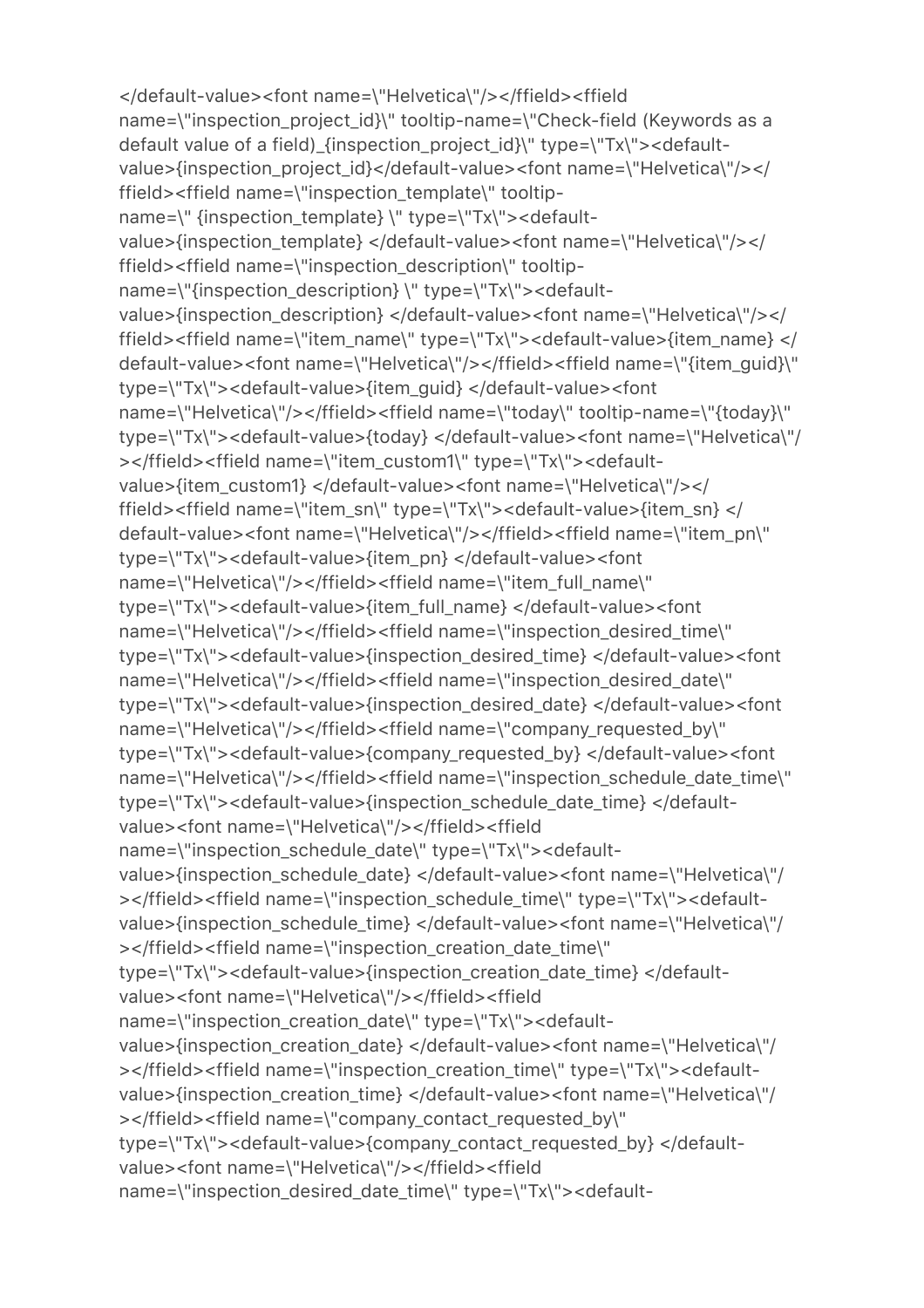value>{inspection\_desired\_date\_time} </default-value><font name=\"Helvetica\"/></ffield><ffield name=\"contact\_requested\_by\" type=\"Tx\"><default-value>{contact\_requested\_by} </default-value><font name=\"Helvetica\"/></ffield><ffield name=\"CHECBOX\_W0D\" type=\"Btn\"><font name=\"ZapfDingbats\"/></ffield><ffield name=\"text\_wod\" tooltip-name=\"text\" type=\"Tx\"><font name=\"Helvetica\"/></ffield><ffield name=\"text\_wod2\" tooltip-name=\"text\" type=\"Tx\"><font name=\"Helvetica\"/></ffield><ffield name=\"CHECKBOX\_WOD2\" type=\"Btn\"><font name=\"ZapfDingbats\"/></ ffield><ffield flags=\"NoToggleToOff Radio\" name=\"radio without default2\" type=\"Btn\"><font name=\"ZapfDingbats\"/></ffield><ffield name=\"text\_WD\" tooltip-name=\"text\" type=\"Tx\"><default-value>SRV</default-value><font name=\"Helvetica\"/></ffield><ffield name=\"text\_WD2\" type=\"Tx\"><defaultvalue>MBL</default-value><font name=\"Helvetica\"/></ffield><ffield flags=\"Combo\" name=\"DROP\_WD\" type=\"Ch\"><default-value>default</ default-value><font name=\"Helvetica\" size=\"12\"/><options><option value=\"default\"/><option value=\"1\"/><option value=\"2\"/><option value=\"3\"/><option value=\"4\"/></options></ffield><ffield flags=\"NoToggleToOff Radio\" name=\"radio\_WD\" type=\"Btn\"><defaultvalue>N/A</default-value><font name=\"ZapfDingbats\"/></ffield><ffield flags=\"NoToggleToOff Radio\" name=\"radio\_WD2\" type=\"Btn\"><defaultvalue>N/A</default-value><font name=\"ZapfDingbats\"/></ffield><ffield name=\"CHEK\_WD3\" type=\"Btn\"><font name=\"ZapfDingbats\"/></ ffield><ffield name=\"CHECK\_WD4\" type=\"Btn\"><font name=\"ZapfDingbats\"/></ffield><ffield flags=\"Combo\" name=\"DROP\_WD2\" type=\"Ch\"><default-value>default</defaultvalue><font name=\"Helvetica\" size=\"12\"/><options><option value=\"default\"/><option value=\"1\"/><option value=\"2\"/><option value=\"3\"/><option value=\"4\"/></options></ffield><ffield name=\"inspectiondescription\" type=\"Tx\"><font name=\"Helvetica\"/></ ffield><ffield flags=\"Multiline\" name=\"inspectiontemplate\" tooltipname=\"{inspection\_template} {inspection\_description}\" type=\"Tx\"><font name=\"Helvetica\"/></ffield><ffield name=\"\_date\_\_\" tooltip-name=\"Checkfield\_\_date\_\" type=\"Tx\"><font name=\"Helvetica\"/></ffield><ffield name=\"\_\_location\_\_\" tooltip-name=\"Check-field\_\_location\_\" type=\"Tx\"><font name=\"Helvetica\"/></ffield><ffield name=\"\_contractor\_\" tooltip-name=\"Check-field\_contractor\_\" type=\"Tx\"><font name=\"Helvetica\"/></ffield><ffield name=\"\_\_team\_member\_\_\" tooltip-name=\"Check-field\_\_team\_member\_\" type=\"Tx\"><font name=\"Helvetica\"/></ffield><ffield name=\"\_\_team\_member\_title\_\_\" tooltip-name=\"Checkfield\_\_team\_member\_title\" type=\"Tx\"><font name=\"Helvetica\"/></ ffield><ffield name=\"\_\_team\_member\_company\_\_\" tooltip-name=\"Checkfield\_\_team\_member\_company\_\" type=\"Tx\"><font name=\"Helvetica\"/></ ffield><ffield name=\"\_\_item\_\_\" tooltip-name=\"Check-field\_\_item\_\" type=\"Tx\"><font name=\"Helvetica\"/></ffield><ffield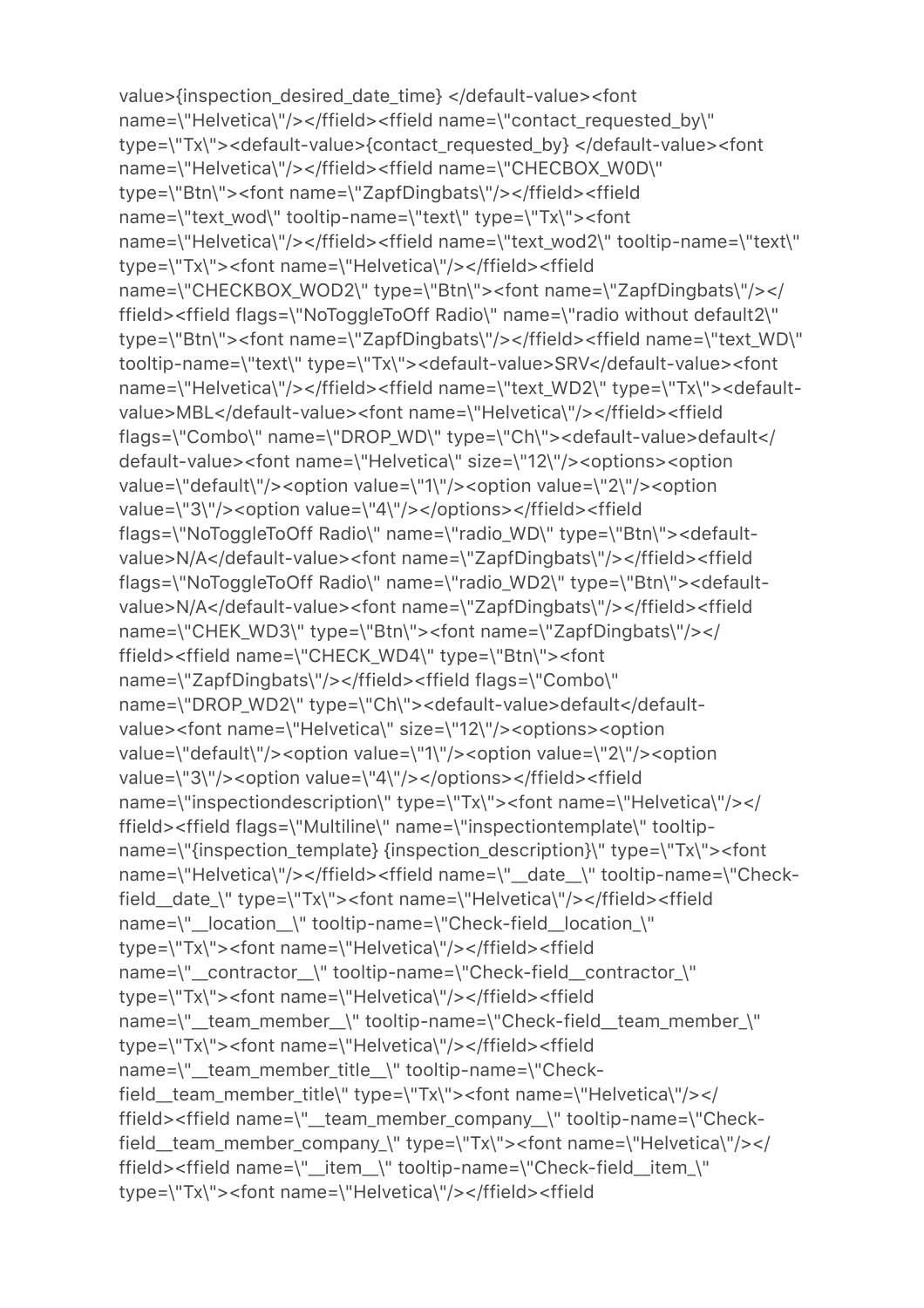```
name=\"_location_short_\" tooltip-name=\"Check-field_location_short_\"
type=\"Tx\"><font name=\"Helvetica\"/></ffield><ffield 
name=\"__inspection_number__\" tooltip-name=\"Check-
field__inspection_number_\" type=\"Tx\"><font name=\"Helvetica\"/></
ffield><ffield name=\"today1\" tooltip-name=\"{today}\" type=\"Tx\"><default-
value>{today} </default-value><font name=\"Helvetica\"/></ffield><ffield 
name=\"REQUEST_CHECKBOX\" type=\"Btn\"><font name=\"ZapfDingbats\"/
></ffield><ffield flags=\"Required\" name=\"CHECK_wd\" 
type=\"Btn\"><default-value>Yes</default-value><font 
name=\"ZapfDingbats\"/></ffield><ffield flags=\"Required\" 
name=\"CHECK_wd2\" type=\"Btn\"><default-value>Yes</default-value><font 
name=\"ZapfDingbats\"/></ffield><ffield name=\"__item_short__\" 
type=\"Tx\"><font name=\"Helvetica\"/></ffield><widget 
field=\"INSP.AGENCY\" name=\"908308339baa9d68-00e8a38fbdeb6bdb\" 
page=\"1\"><rect x1=\"176.954\" x2=\"395.601\" y1=\"666.414\" 
y2=\"686.414\"/><background-color b=\"255\" g=\"255\" r=\"255\"/><apref 
gennum=\"0\" objnum=\"114\" x=\"176.954\" y=\"686.414\"/></widget><widget 
appearance=\"Off\" field=\"REQUEST_CHECKBOX\" 
name=\"908308229baa9d57-00e8a3a0bdeb6bec\" page=\"1\"><rect 
x1=\"482.957\" x2=\"500.957\" y1=\"667.437\" y2=\"685.437\"/><border/
><background-color b=\"255\" g=\"255\" r=\"255\"/
><appearances><aappearance name=\"Off\"/><aappearance name=\"Yes\"/
></appearances><apref appearance-state=\"Off\" gennum=\"0\" 
objnum=\"97\" x=\"482.957\" y=\"685.437\"/><apref appearance-state=\"Yes\" 
gennum=\"0\" objnum=\"97\" x=\"482.957\" y=\"685.437\"/><apref annotation-
state=\"Down\" appearance-state=\"Off\" gennum=\"0\" objnum=\"97\" 
x=\"482.957\" y=\"685.437\"/><apref annotation-state=\"Down\" appearance-
state=\"Yes\" gennum=\"0\" objnum=\"97\" x=\"482.957\" y=\"685.437\"/></
widget><widget field=\"PH\" 
name=\"908307cf9baa9d04-00e8a3f3bdeb6c3f\" page=\"1\"><rect 
x1=\"176.4\" x2=\"395.16\" y1=\"643.32\" y2=\"664.68\"/></widget><widget 
appearance=\"Off\" field=\"REQUEST RADIO BUTTON\" 
name=\"908308349baa9d69-00e8a38ebdeb6bda\" page=\"1\"><rect 
x1=\"455.583\" x2=\"473.583\" y1=\"644.462\" y2=\"662.462\"/><border 
style=\"Inset\"/><background-color b=\"255\" g=\"255\" r=\"255\"/
><appearances><aappearance name=\"Off\"/><aappearance name=\"YES\"/
></appearances><apref appearance-state=\"Off\" gennum=\"0\" 
objnum=\"115\" x=\"455.583\" y=\"662.462\"/><apref appearance-
state=\"YES\" gennum=\"0\" objnum=\"115\" x=\"455.583\" y=\"662.462\"/
><apref annotation-state=\"Down\" appearance-state=\"Off\" gennum=\"0\" 
objnum=\"115\" x=\"455.583\" y=\"662.462\"/><apref annotation-
state=\"Down\" appearance-state=\"YES\" gennum=\"0\" objnum=\"115\" 
x=\"455.583\" y=\"662.462\"/></widget><widget appearance=\"Off\" 
field=\"REQUEST RADIO BUTTON\" index=\"1\" 
name=\"908308359baa9d6a-00e8a38dbdeb6bd9\" page=\"1\"><rect 
x1=\"483.489\" x2=\"501.489\" y1=\"644.462\" y2=\"662.462\"/><border
```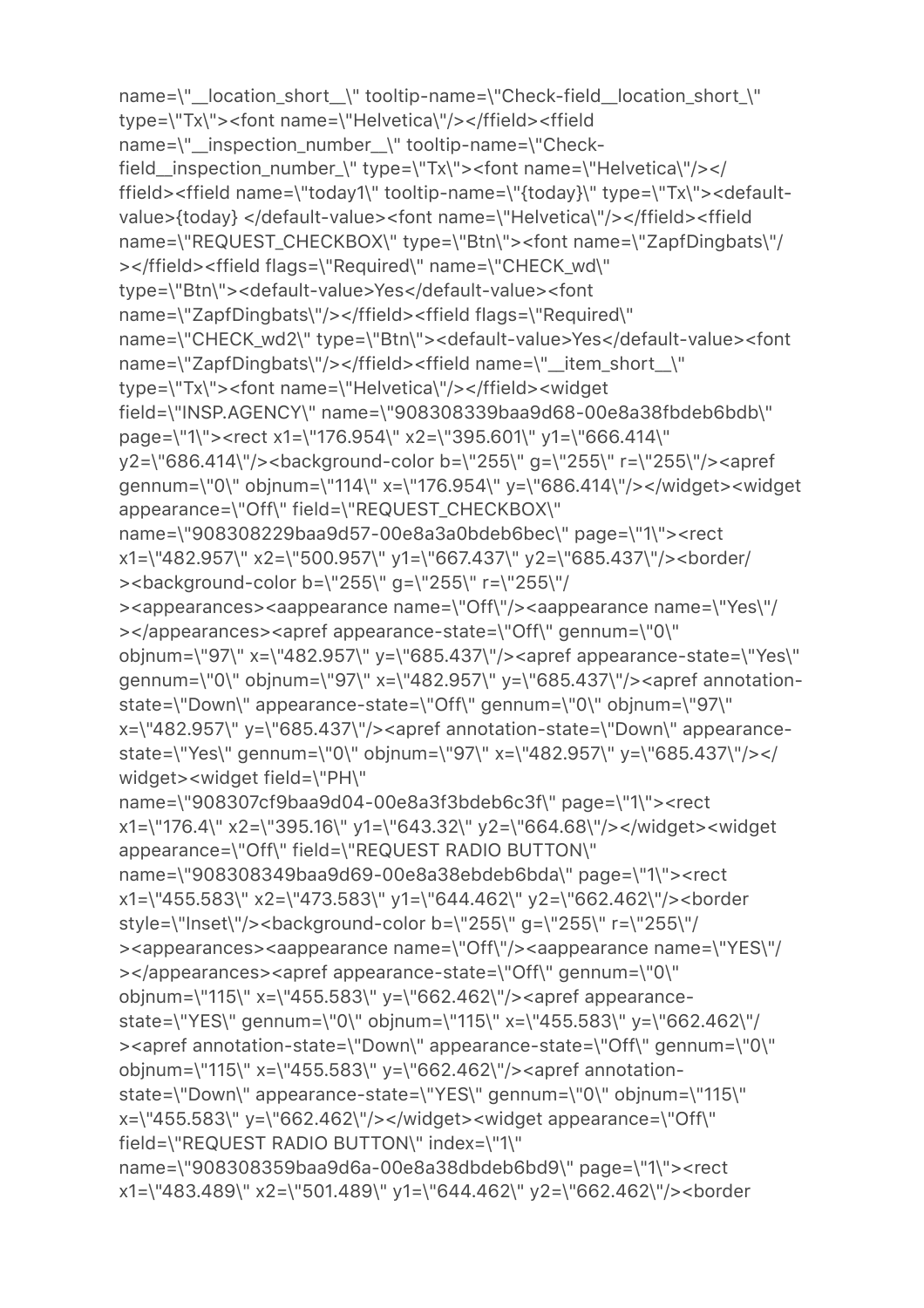style=\"Inset\"/><background-color b=\"255\" g=\"255\" r=\"255\"/ ><appearances><aappearance name=\"NO\"/><aappearance name=\"Off\"/></ appearances><apref appearance-state=\"NO\" gennum=\"0\" objnum=\"116\" x=\"483.489\" y=\"662.462\"/><apref appearance-state=\"Off\" gennum=\"0\" objnum=\"116\" x=\"483.489\" y=\"662.462\"/><apref annotationstate=\"Down\" appearance-state=\"NO\" gennum=\"0\" objnum=\"116\" x=\"483.489\" y=\"662.462\"/><apref annotation-state=\"Down\" appearancestate=\"Off\" gennum=\"0\" objnum=\"116\" x=\"483.489\" y=\"662.462\"/ ><captions Normal=\"l\"/></widget><widget appearance=\"Off\" field=\"REQUEST RADIO BUTTON\" index=\"2\" name=\"908308369baa9d6b-00e8a38cbdeb6bd8\" page=\"1\"><rect x1=\"509.266\" x2=\"527.266\" y1=\"644.462\" y2=\"662.462\"/><border style=\"Inset\"/><br/>>background-color b=\"255\" g=\"255\" r=\"255\"/ ><appearances><aappearance name=\"N/A\"/><aappearance name=\"Off\"/ ></appearances><apref appearance-state=\"N/A\" gennum=\"0\" objnum=\"117\" x=\"509.266\" y=\"662.462\"/><apref appearance-state=\"Off\" gennum=\"0\" objnum=\"117\" x=\"509.266\" y=\"662.462\"/><apref annotation-state=\"Down\" appearance-state=\"N/A\" gennum=\"0\" objnum=\"117\" x=\"509.266\" y=\"662.462\"/><apref annotationstate=\"Down\" appearance-state=\"Off\" gennum=\"0\" objnum=\"117\" x=\"509.266\" y=\"662.462\"/><captions Normal=\"l\"/></widget><widget field=\"DRAWING REF.:\" name=\"908308379baa9d6c-00e8a38bbdeb6bd7\" page=\"1\"><rect x1=\"176.954\" x2=\"394.623\" y1=\"620.954\" y2=\"640.954\"/><background-color b=\"255\" g=\"255\" r=\"255\"/><apref gennum=\"0\" objnum=\"118\" x=\"176.954\" y=\"640.954\"/></widget><widget field=\"REQUEST DROP DOWN\" name=\"908307ec9baa9d21-00e8a3d6bdeb6c22\" page=\"1\"><rect x1=\"446.784\" x2=\"538.337\" y1=\"621.931\" y2=\"641.931\"/><backgroundcolor b=\"255\" g=\"255\" r=\"255\"/><apref gennum=\"0\" objnum=\"43\" x=\"446.784\" y=\"641.931\"/></widget><widget field=\"TIO REFERENCE:\" name=\"908307ea9baa9d1f-00e8a3d8bdeb6c24\" page=\"1\"><rect x1=\"177.443\" x2=\"395.112\" y1=\"598.468\" y2=\"618.468\"/><br/>backgroundcolor b=\"255\" g=\"255\" r=\"255\"/><apref gennum=\"0\" objnum=\"41\" x=\"177.443\" y=\"618.468\"/></widget><widget field=\"request text\" name=\"908307ed9baa9d22-00e8a3d5bdeb6c21\" page=\"1\"><rect x1=\"446.4\" x2=\"538.92\" y1=\"598.44\" y2=\"619.68\"/></widget><widget field=\"text\_wod\" name=\"9083080a9baa9d3f-00e8a3b8bdeb6c04\" page=\"1\"><rect x1=\"149.4\" x2=\"383.04\" y1=\"512.04\" y2=\"533.16\"/ ><apref gennum=\"0\" objnum=\"73\" x=\"149.4\" y=\"533.16\"/></ widget><widget field=\"text wod2\" name=\"9083080b9baa9d40-00e8a3b7bdeb6c03\" page=\"1\"><rect x1=\"384.232\" x2=\"538.683\" y1=\"512.04\" y2=\"533.16\"/></ widget><widget appearance=\"YES\" field=\"radio without default\" name=\"908308389baa9d6d-00e8a38abdeb6bd6\" page=\"1\"><rect x1=\"223.689\" x2=\"241.689\" y1=\"489.505\" y2=\"507.505\"/><border

style=\"Inset\"/><background-color b=\"255\" g=\"255\" r=\"255\"/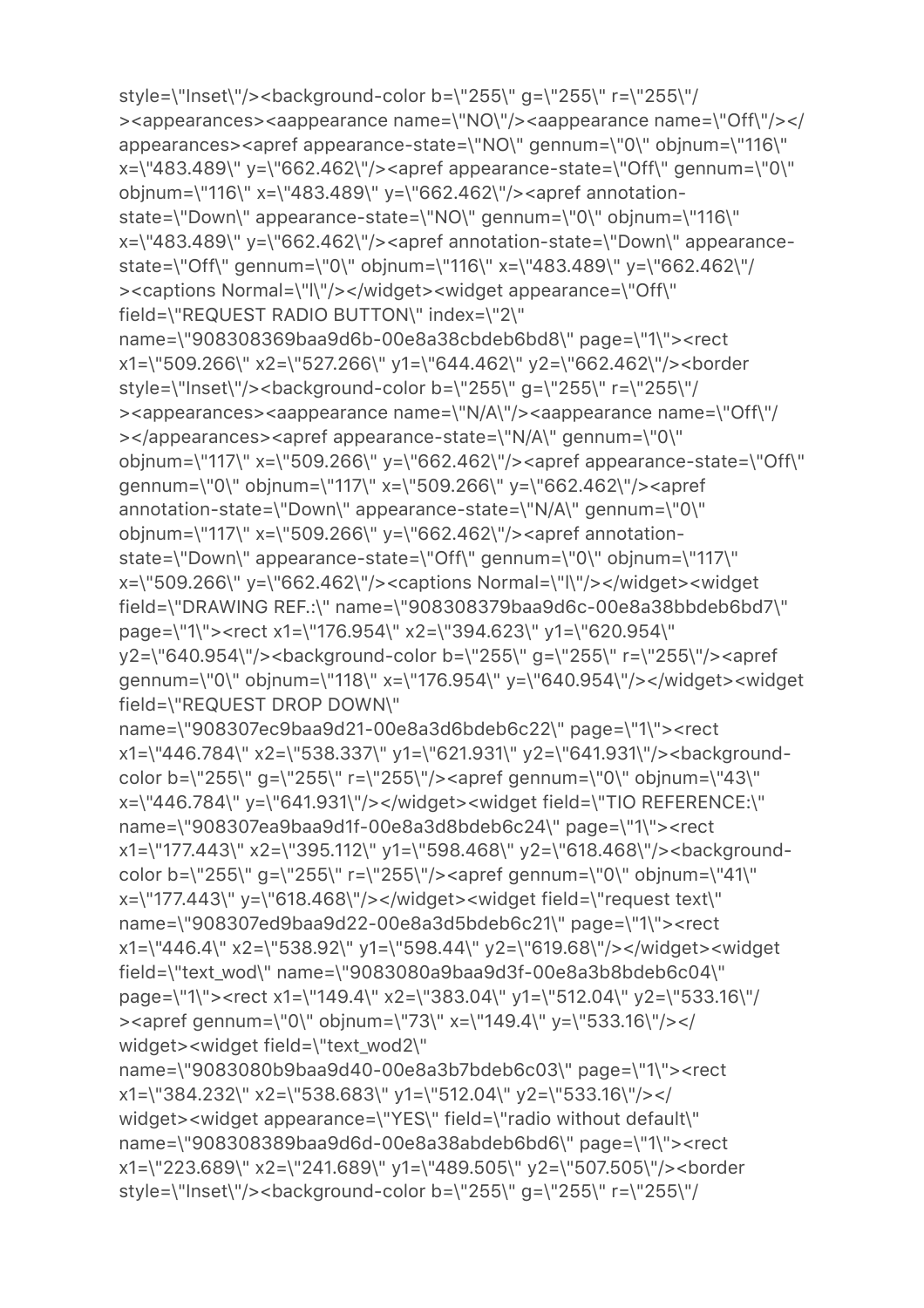```
state=\"YES\" gennum=\"0\" objnum=\"119\" x=\"223.689\" y=\"507.505\"/
><apref annotation-state=\"Down\" appearance-state=\"Off\" gennum=\"0\" 
objnum=\"119\" x=\"223.689\" y=\"507.505\"/><apref annotation-
state=\"Down\" appearance-state=\"YES\" gennum=\"0\" objnum=\"119\" 
x=\"223.689\" y=\"507.505\"/></widget><widget appearance=\"Off\" 
field=\"radio without default\" index=\"1\" 
name=\"908308399baa9d6e-00e8a389bdeb6bd5\" page=\"1\"><rect 
x1=\"254.039\" x2=\"272.039\" y1=\"489.462\" y2=\"507.462\"/><border 
style=\"Inset\"/><br/>background-color b=\"255\" g=\"255\" r=\"255\"/
><appearances><aappearance name=\"NO\"/><aappearance name=\"Off\"/></
appearances><apref appearance-state=\"NO\" gennum=\"0\" objnum=\"120\" 
x=\"254.039\" y=\"507.462\"/><apref appearance-state=\"Off\" gennum=\"0\" 
objnum=\"120\" x=\"254.039\" y=\"507.462\"/><apref annotation-
state=\"Down\" appearance-state=\"NO\" gennum=\"0\" objnum=\"120\" 
x=\"254.039\" y=\"507.462\"/><apref annotation-state=\"Down\" appearance-
state=\"Off\" gennum=\"0\" objnum=\"120\" x=\"254.039\" y=\"507.462\"/
><captions Normal=\"l\"/></widget><widget appearance=\"Off\" field=\"radio 
without default\" index=\"2\"
name=\"9083083a9baa9d6f-00e8a388bdeb6bd4\" page=\"1\"><rect 
x1=\"281.413\" x2=\"299.413\" y1=\"488.973\" y2=\"506.973\"/><border 
style=\"Inset\"/><br/>>background-color b=\"255\" g=\"255\" r=\"255\"/
><appearances><aappearance name=\"N/A\"/><aappearance name=\"Off\"/
></appearances><apref appearance-state=\"N/A\" gennum=\"0\" 
objnum=\"121\" x=\"281.413\" y=\"506.973\"/><apref appearance-state=\"Off\" 
gennum=\"0\" objnum=\"121\" x=\"281.413\" y=\"506.973\"/><apref annotation-
state=\"Down\" appearance-state=\"N/A\" gennum=\"0\" objnum=\"121\" 
x=\"281.413\" y=\"506.973\"/><apref annotation-state=\"Down\" appearance-
state=\"Off\" gennum=\"0\" objnum=\"121\" x=\"281.413\" y=\"506.973\"/
><captions Normal=\"l\"/></widget><widget appearance=\"YES\" 
field=\"radio_WD\" name=\"9083083b9baa9d70-00e8a387bdeb6bd3\" 
page=\"1\"><rect x1=\"218.037\" x2=\"236.037\" y1=\"360.19\" y2=\"378.19\"/
><border style=\"Inset\"/><background-color b=\"255\" g=\"255\" r=\"255\"/
><appearances><aappearance name=\"Off\"/><aappearance name=\"YES\"/
></appearances><apref appearance-state=\"Off\" gennum=\"0\" 
objnum=\"122\" x=\"218.037\" y=\"378.19\"/><apref appearance-state=\"YES\" 
gennum=\"0\" objnum=\"122\" x=\"218.037\" y=\"378.19\"/><apref annotation-
state=\"Down\" appearance-state=\"Off\" gennum=\"0\" objnum=\"122\" 
x=\"218.037\" y=\"378.19\"/><apref annotation-state=\"Down\" appearance-
state=\"YES\" gennum=\"0\" objnum=\"122\" x=\"218.037\" y=\"378.19\"/
><captions Normal=\"l\"/></widget><widget appearance=\"Off\" 
field=\"radio_WD\" index=\"1\" 
name=\"9083083c9baa9d71-00e8a386bdeb6bd2\" page=\"1\"><rect 
x1=\"248.387\" x2=\"266.387\" y1=\"360.147\" y2=\"378.147\"/><border
```
><appearances><aappearance name=\"Off\"/><aappearance name=\"YES\"/

></appearances><apref appearance-state=\"Off\" gennum=\"0\" objnum=\"119\" x=\"223.689\" y=\"507.505\"/><apref appearance-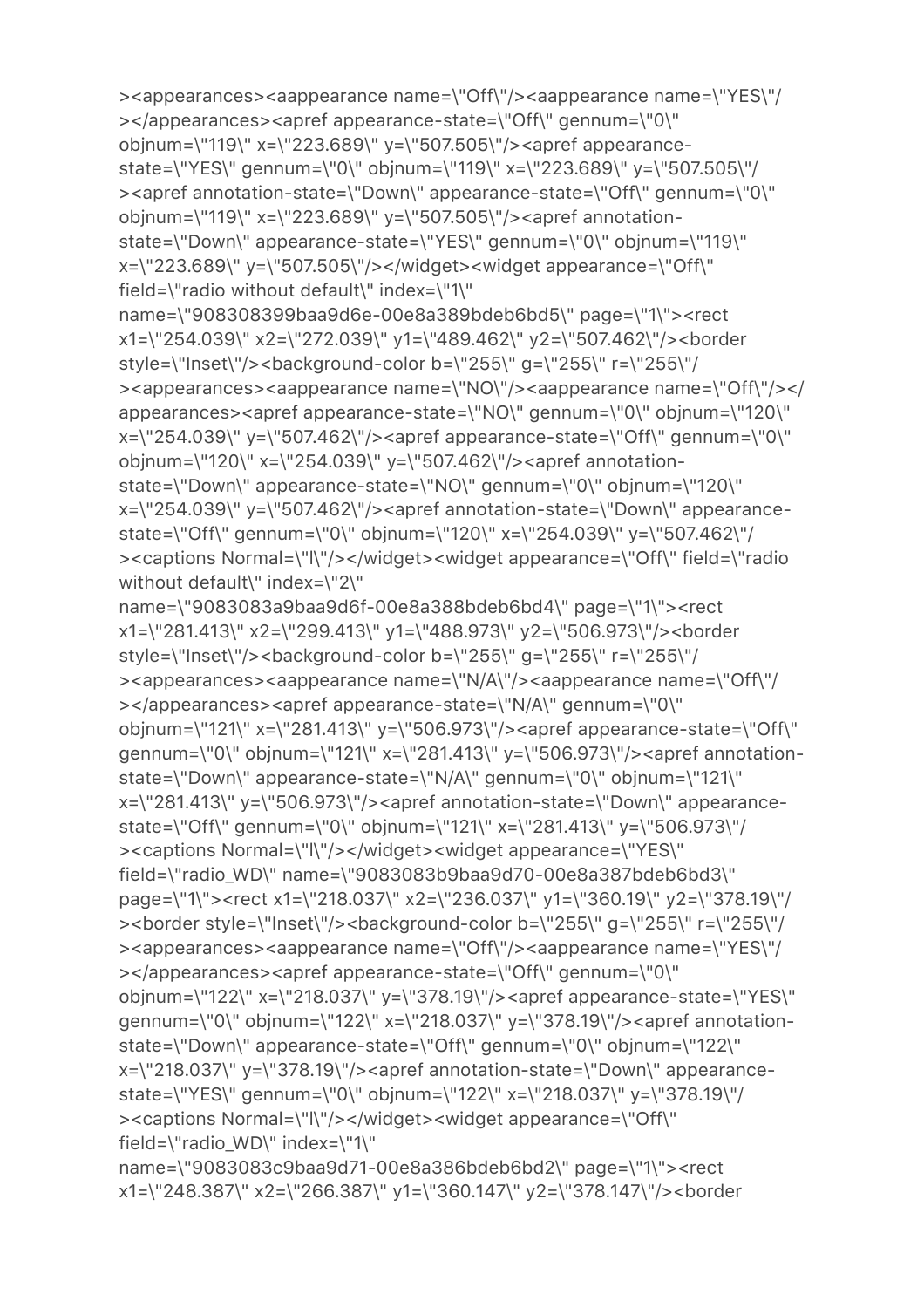style=\"Inset\"/><background-color b=\"255\" g=\"255\" r=\"255\"/ ><appearances><aappearance name=\"NO\"/><aappearance name=\"Off\"/></ appearances><apref appearance-state=\"NO\" gennum=\"0\" objnum=\"123\" x=\"248.387\" y=\"378.147\"/><apref appearance-state=\"Off\" gennum=\"0\" objnum=\"123\" x=\"248.387\" y=\"378.147\"/><apref annotationstate=\"Down\" appearance-state=\"NO\" gennum=\"0\" objnum=\"123\" x=\"248.387\" y=\"378.147\"/><apref annotation-state=\"Down\" appearancestate=\"Off\" gennum=\"0\" objnum=\"123\" x=\"248.387\" y=\"378.147\"/ ><captions Normal=\"l\"/></widget><widget appearance=\"Off\" field=\"radio without default2\" name=\"9083083d9baa9d72-00e8a385bdeb6bd1\" page=\"1\"><rect x1=\"419.234\" x2=\"437.234\" y1=\"489.505\" y2=\"507.505\"/><border style=\"Inset\"/><br/>background-color b=\"255\" g=\"255\" r=\"255\"/><appearances><aappearance name=\"Off\"/ ><aappearance name=\"YES\"/></appearances><apref appearancestate=\"Off\" gennum=\"0\" objnum=\"124\" x=\"419.234\" y=\"507.505\"/ ><apref appearance-state=\"YES\" gennum=\"0\" objnum=\"124\" x=\"419.234\" y=\"507.505\"/><apref annotation-state=\"Down\" appearancestate=\"Off\" gennum=\"0\" objnum=\"124\" x=\"419.234\" y=\"507.505\"/ ><apref annotation-state=\"Down\" appearance-state=\"YES\" gennum=\"0\" objnum=\"124\" x=\"419.234\" y=\"507.505\"/></widget><widget appearance=\"Off\" field=\"radio without default2\" index=\"1\" name=\"9083083e9baa9d73-00e8a384bdeb6bd0\" page=\"1\"><rect x1=\"451.985\" x2=\"469.985\" y1=\"489.505\" y2=\"507.505\"/><border style=\"Inset\"/><br/>background-color b=\"255\" g=\"255\" r=\"255\"/ ><appearances><aappearance name=\"NO\"/><aappearance name=\"Off\"/></ appearances><apref appearance-state=\"NO\" gennum=\"0\" objnum=\"125\" x=\"451.985\" y=\"507.505\"/><apref appearance-state=\"Off\" gennum=\"0\" objnum=\"125\" x=\"451.985\" y=\"507.505\"/><apref annotationstate=\"Down\" appearance-state=\"NO\" gennum=\"0\" objnum=\"125\" x=\"451.985\" y=\"507.505\"/><apref annotation-state=\"Down\" appearancestate=\"Off\" gennum=\"0\" objnum=\"125\" x=\"451.985\" y=\"507.505\"/ ><extra><font name=\"ZapfDingbats\"/></extra></widget><widget appearance=\"Off\" field=\"radio without default2\" index=\"2\" name=\"9083083f9baa9d74-00e8a383bdeb6bcf\" page=\"1\"><rect x1=\"483.759\" x2=\"501.759\" y1=\"489.505\" y2=\"507.505\"/><border style=\"Inset\"/><br/>>background-color b=\"255\" g=\"255\" r=\"255\"/ ><appearances><aappearance name=\"N/A\"/><aappearance name=\"Off\"/ ></appearances><apref appearance-state=\"N/A\" gennum=\"0\" objnum=\"126\" x=\"483.759\" y=\"507.505\"/><apref appearance-state=\"Off\" gennum=\"0\" objnum=\"126\" x=\"483.759\" y=\"507.505\"/><apref annotation-state=\"Down\" appearance-state=\"N/A\" gennum=\"0\" objnum=\"126\" x=\"483.759\" y=\"507.505\"/><apref annotationstate=\"Down\" appearance-state=\"Off\" gennum=\"0\" objnum=\"126\" x=\"483.759\" y=\"507.505\"/><extra><font name=\"ZapfDingbats\"/></ extra></widget><widget appearance=\"Yes\" field=\"CHECBOX\_W0D\" name=\"908308099baa9d3e-00e8a3b9bdeb6c05\" page=\"1\"><rect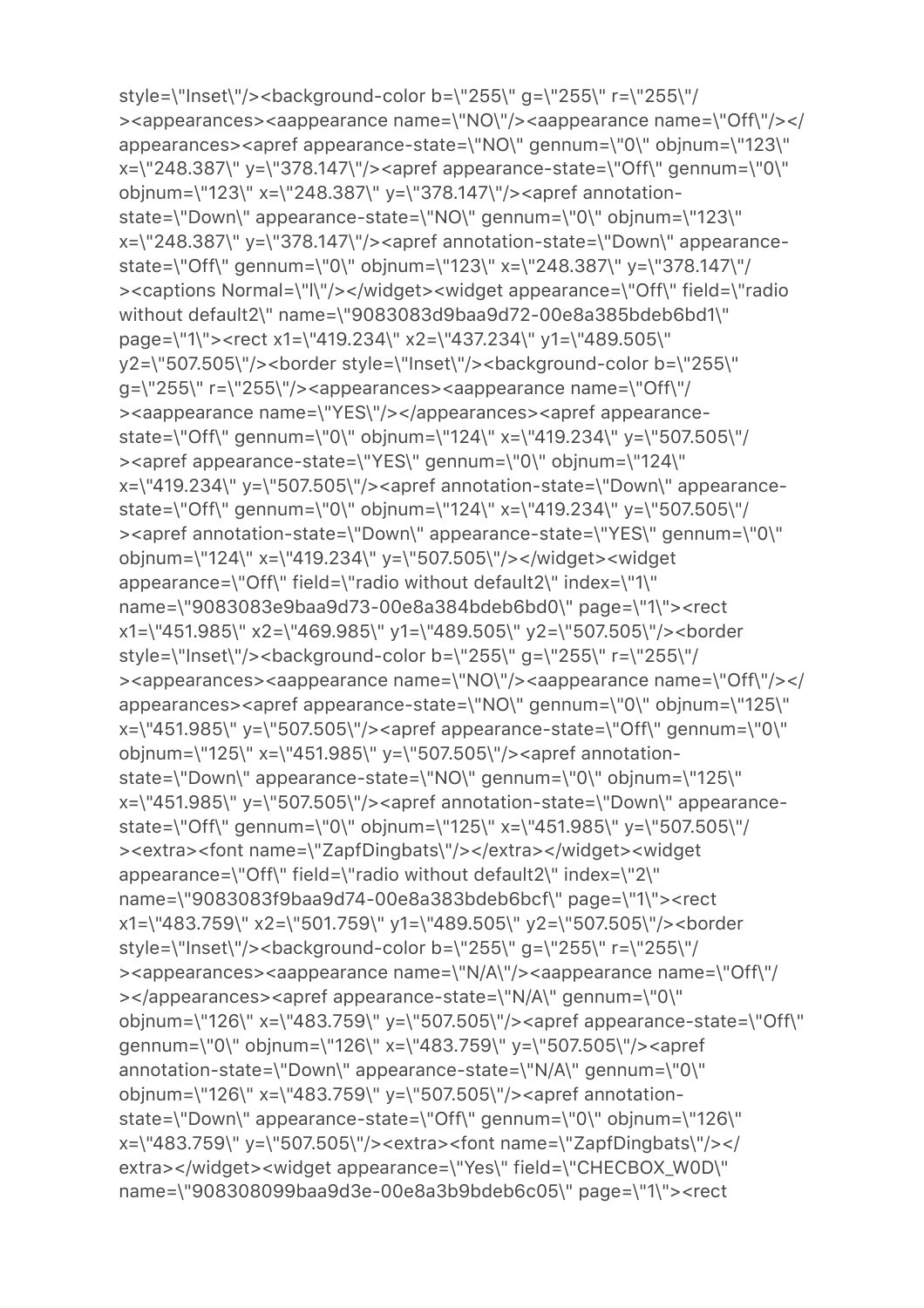><br />background-color b=\"255\" g=\"255\" r=\"255\"/ ><appearances><aappearance name=\"Off\"/><aappearance name=\"Yes\"/ ></appearances><apref appearance-state=\"Off\" gennum=\"0\" objnum=\"72\" x=\"253.699\" y=\"486.486\"/><apref appearance-state=\"Yes\" gennum=\"0\" objnum=\"72\" x=\"253.699\" y=\"486.486\"/><apref annotation-state=\"Down\" appearance-state=\"Off\" gennum=\"0\" objnum=\"72\" x=\"253.699\" y=\"486.486\"/><apref annotationstate=\"Down\" appearance-state=\"Yes\" gennum=\"0\" objnum=\"72\" x=\"253.699\" y=\"486.486\"/></widget><widget appearance=\"Off\" field=\"CHECKBOX\_WOD2\" name=\"9083080c9baa9d41-00e8a3b6bdeb6c02\" page=\"1\"><rect x1=\"451.672\" x2=\"469.672\" y1=\"468.486\" y2=\"486.486\"/><border/ ><background-color b=\"255\" g=\"255\" r=\"255\"/ ><appearances><aappearance name=\"Off\"/><aappearance name=\"Yes\"/ ></appearances><apref appearance-state=\"Off\" gennum=\"0\" objnum=\"75\" x=\"451.672\" y=\"486.486\"/><apref appearance-state=\"Yes\" gennum=\"0\" objnum=\"75\" x=\"451.672\" y=\"486.486\"/><apref annotationstate=\"Down\" appearance-state=\"Off\" gennum=\"0\" objnum=\"75\" x=\"451.672\" y=\"486.486\"/><apref annotation-state=\"Down\" appearancestate=\"Yes\" gennum=\"0\" objnum=\"75\" x=\"451.672\" y=\"486.486\"/></ widget><widget field=\"text\_WD\" name=\"9083080e9baa9d43-00e8a3b4bdeb6c00\" page=\"1\"><rect x1=\"149.4\" x2=\"383.04\" y1=\"380.64\" y2=\"401.88\"/><apref gennum=\"0\" objnum=\"77\" x=\"149.4\" y=\"401.88\"/></widget><widget field=\"text\_WD2\" name=\"9083080f9baa9d44-00e8a3b3bdeb6bff\" page=\"1\"><rect x1=\"385.681\" x2=\"535.681\" y1=\"380.897\" y2=\"402.897\"/><apref gennum=\"0\" objnum=\"78\" x=\"385.681\" y=\"402.897\"/></widget><widget appearance=\"Off\" field=\"radio\_WD\" index=\"2\" name=\"908308409baa9d75-00e8a382bdeb6bce\" page=\"1\"><rect x1=\"275.761\" x2=\"293.761\" y1=\"359.658\" y2=\"377.658\"/><border style=\"Inset\"/><background-color b=\"255\" g=\"255\" r=\"255\"/ ><appearances><aappearance name=\"N/A\"/><aappearance name=\"Off\"/ ></appearances><apref appearance-state=\"N/A\" gennum=\"0\" objnum=\"127\" x=\"275.761\" y=\"377.658\"/><apref appearance-state=\"Off\" gennum=\"0\" objnum=\"127\" x=\"275.761\" y=\"377.658\"/><apref annotationstate=\"Down\" appearance-state=\"N/A\" gennum=\"0\" objnum=\"127\" x=\"275.761\" y=\"377.658\"/><apref annotation-state=\"Down\" appearancestate=\"Off\" gennum=\"0\" objnum=\"127\" x=\"275.761\" y=\"377.658\"/ ><captions Normal=\"l\"/></widget><widget appearance=\"Off\" field=\"radio\_WD2\" name=\"908308419baa9d76-00e8a381bdeb6bcd\" page=\"1\"><rect x1=\"418.897\" x2=\"436.897\" y1=\"360.679\" y2=\"378.679\"/><border style=\"Inset\"/><background-color b=\"255\" g=\"255\" r=\"255\"/><appearances><aappearance name=\"Off\"/ ><aappearance name=\"YES\"/></appearances><apref appearancestate=\"Off\" gennum=\"0\" objnum=\"128\" x=\"418.897\" y=\"378.679\"/

x1=\"253.699\" x2=\"271.699\" y1=\"468.486\" y2=\"486.486\"/><border/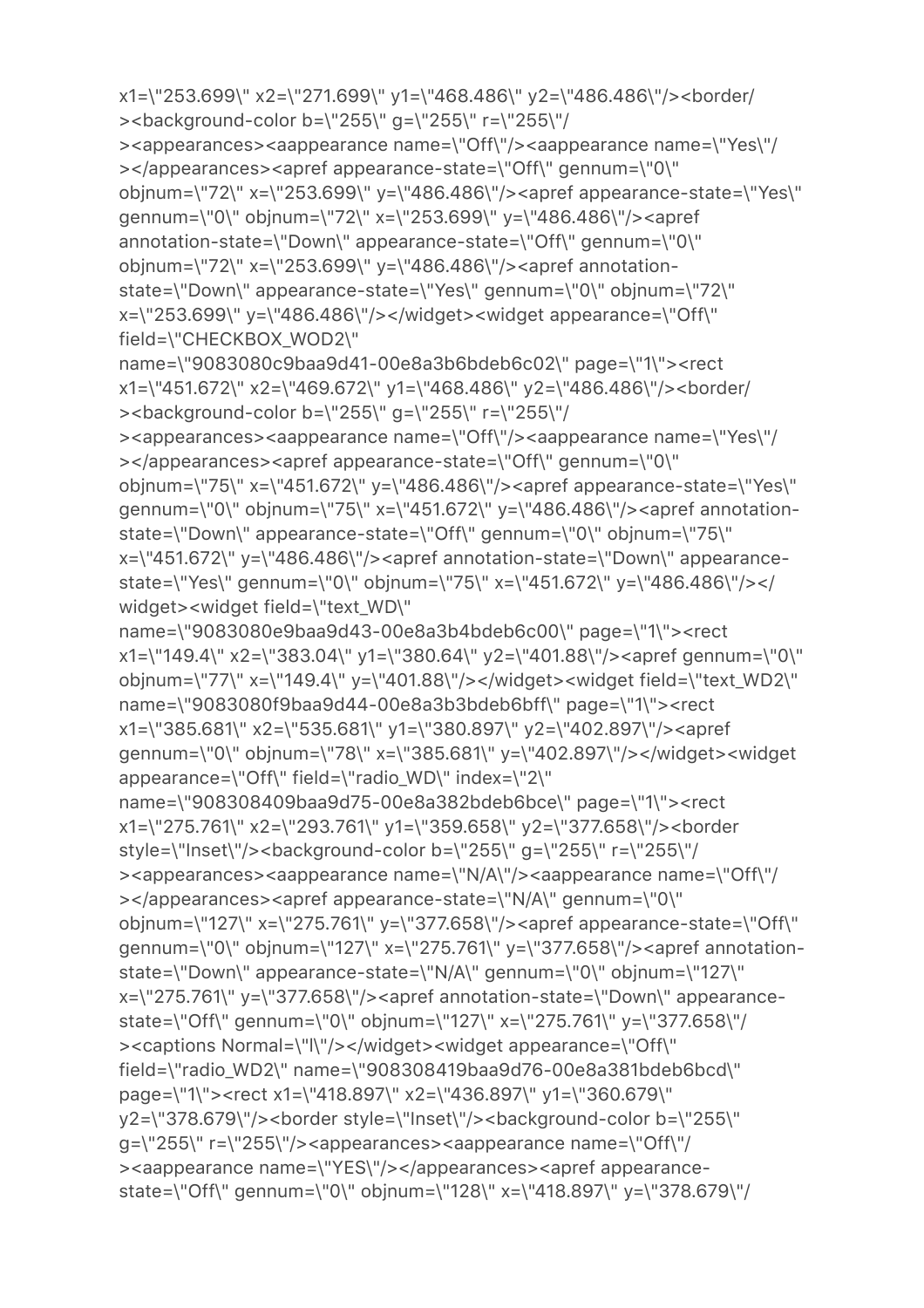```
><apref appearance-state=\"YES\" gennum=\"0\" objnum=\"128\" 
x=\"418.897\" y=\"378.679\"/><apref annotation-state=\"Down\" appearance-
state=\"Off\" gennum=\"0\" objnum=\"128\" x=\"418.897\" y=\"378.679\"/
><apref annotation-state=\"Down\" appearance-state=\"YES\" gennum=\"0\" 
objnum=\"128\" x=\"418.897\" y=\"378.679\"/><captions Normal=\"l\"/></
widget><widget appearance=\"Off\" field=\"radio_WD2\" index=\"1\" 
name=\"908308429baa9d77-00e8a380bdeb6bcc\" page=\"1\"><rect 
x1=\"449.247\" x2=\"467.247\" y1=\"360.635\" y2=\"378.635\"/><border 
style=\"Inset\"/><br/>background-color b=\"255\" g=\"255\" r=\"255\"/
><appearances><aappearance name=\"NO\"/><aappearance name=\"Off\"/></
appearances><apref appearance-state=\"NO\" gennum=\"0\" objnum=\"129\" 
x=\"449.247\" y=\"378.635\"/><apref appearance-state=\"Off\" gennum=\"0\" 
objnum=\"129\" x=\"449.247\" y=\"378.635\"/><apref annotation-
state=\"Down\" appearance-state=\"NO\" gennum=\"0\" objnum=\"129\" 
x=\"449.247\" y=\"378.635\"/><apref annotation-state=\"Down\" appearance-
state=\"Off\" gennum=\"0\" objnum=\"129\" x=\"449.247\" y=\"378.635\"/
><captions Normal=\"l\"/></widget><widget appearance=\"N/A\" 
field=\"radio_WD2\" index=\"2\" 
name=\"908308439baa9d78-00e8a37fbdeb6bcb\" page=\"1\"><rect 
x1=\"476.621\" x2=\"494.621\" y1=\"360.147\" y2=\"378.147\"/><border 
style=\"Inset\"/><br/>background-color b=\"255\" g=\"255\" r=\"255\"/
><appearances><aappearance name=\"N/A\"/><aappearance name=\"Off\"/
></appearances><apref appearance-state=\"N/A\" gennum=\"0\" 
objnum=\"130\" x=\"476.621\" y=\"378.147\"/><apref appearance-state=\"Off\" 
gennum=\"0\" objnum=\"130\" x=\"476.621\" y=\"378.147\"/><apref 
annotation-state=\"Down\" appearance-state=\"N/A\" gennum=\"0\" 
objnum=\"130\" x=\"476.621\" y=\"378.147\"/><apref annotation-
state=\"Down\" appearance-state=\"Off\" gennum=\"0\" objnum=\"130\" 
x=\"476.621\" y=\"378.147\"/><extra><font name=\"ZapfDingbats\"/></
extra><captions Normal=\"l\"/></widget><widget appearance=\"Yes\" 
field=\"CHECK_wd2\" name=\"908308249baa9d59-00e8a39ebdeb6bea\" 
page=\"1\"><rect x1=\"220.9\" x2=\"238.9\" y1=\"338.459\" y2=\"356.459\"/
><border/><background-color b=\"255\" q=\"255\" r=\"255\"/
><appearances><aappearance name=\"Off\"/><aappearance name=\"Yes\"/
></appearances><apref appearance-state=\"Off\" gennum=\"0\" 
objnum=\"99\" x=\"220.9\" y=\"356.459\"/><apref appearance-state=\"Yes\" 
gennum=\"0\" objnum=\"99\" x=\"220.9\" y=\"356.459\"/><apref annotation-
state=\"Down\" appearance-state=\"Off\" gennum=\"0\" objnum=\"99\" 
x=\"220.9\" y=\"356.459\"/><apref annotation-state=\"Down\" appearance-
state=\"Yes\" gennum=\"0\" objnum=\"99\" x=\"220.9\" y=\"356.459\"/></
widget><widget appearance=\"Yes\" field=\"CHECK_wd\" 
name=\"908308239baa9d58-00e8a39fbdeb6beb\" page=\"1\"><rect 
x1=\"421.783\" x2=\"439.783\" y1=\"337.927\" y2=\"355.927\"/><border/
><br />background-color b=\"255\" g=\"255\" r=\"255\"/
><appearances><aappearance name=\"Off\"/><aappearance name=\"Yes\"/
></appearances><apref appearance-state=\"Off\" gennum=\"0\"
```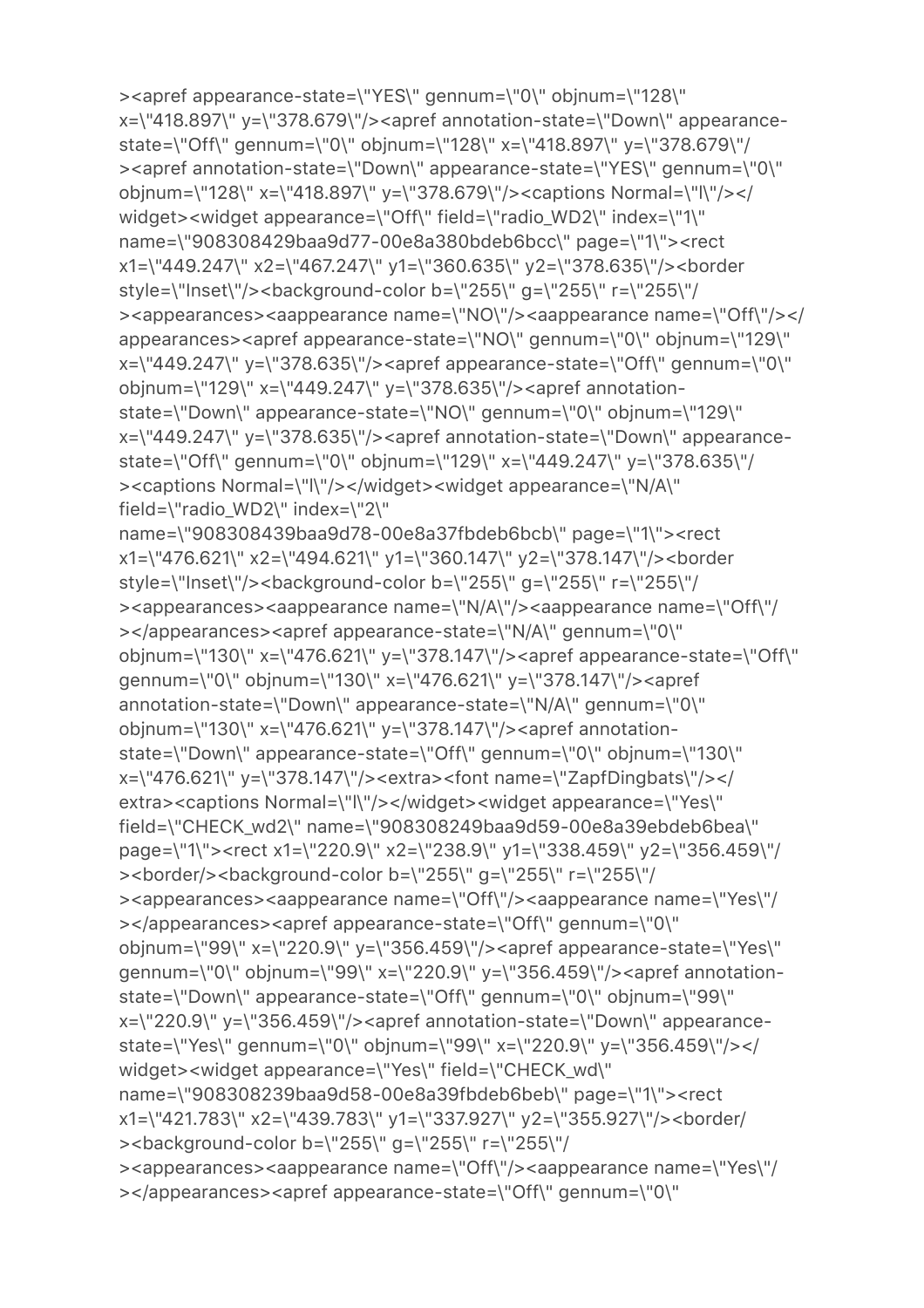```
objnum=\"98\" x=\"421.783\" y=\"355.927\"/><apref appearance-state=\"Yes\" 
gennum=\"0\" objnum=\"98\" x=\"421.783\" y=\"355.927\"/><apref annotation-
state=\"Down\" appearance-state=\"Off\" gennum=\"0\" objnum=\"98\" 
x=\"421.783\" y=\"355.927\"/><apref annotation-state=\"Down\" appearance-
state=\"Yes\" gennum=\"0\" objnum=\"98\" x=\"421.783\" y=\"355.927\"/
><captions Normal=\"4\"/></widget><widget appearance=\"Yes\" 
field=\"CHEK_WD3\" name=\"908308139baa9d48-00e8a3afbdeb6bfb\" 
page=\"1\"><rect x1=\"248.811\" x2=\"266.811\" y1=\"337.504\" 
y2=\"355.504\"/><border/><background-color b=\"255\" g=\"255\" r=\"255\"/
><appearances><aappearance name=\"Off\"/><aappearance name=\"Yes\"/
></appearances><apref appearance-state=\"Off\" gennum=\"0\" 
objnum=\"82\" x=\"248.811\" y=\"355.504\"/><apref appearance-state=\"Yes\" 
gennum=\"0\" objnum=\"82\" x=\"248.811\" y=\"355.504\"/><apref annotation-
state=\"Down\" appearance-state=\"Off\" gennum=\"0\" objnum=\"82\" 
x=\"248.811\" y=\"355.504\"/><apref annotation-state=\"Down\" appearance-
state=\"Yes\" gennum=\"0\" objnum=\"82\" x=\"248.811\" y=\"355.504\"/></
widget><widget appearance=\"Off\" field=\"CHECK_WD4\" 
name=\"908308149baa9d49-00e8a3aebdeb6bfa\" page=\"1\"><rect 
x1=\"450.206\" x2=\"468.206\" y1=\"337.97\" y2=\"355.97\"/><border/
><br />background-color b=\"255\" g=\"255\" r=\"255\"/
><appearances><aappearance name=\"Off\"/><aappearance name=\"Yes\"/
></appearances><apref appearance-state=\"Off\" gennum=\"0\" 
objnum=\"83\" x=\"450.206\" y=\"355.97\"/><apref appearance-state=\"Yes\" 
gennum=\"0\" objnum=\"83\" x=\"450.206\" y=\"355.97\"/><apref annotation-
state=\"Down\" appearance-state=\"Off\" gennum=\"0\" objnum=\"83\" 
x=\"450.206\" y=\"355.97\"/><apref annotation-state=\"Down\" appearance-
state=\"Yes\" gennum=\"0\" objnum=\"83\" x=\"450.206\" y=\"355.97\"/></
widget><widget field=\"DROP_WD\" 
name=\"908308109baa9d45-00e8a3b2bdeb6bfe\" page=\"1\"><rect 
x1=\"149.58\" x2=\"378.003\" y1=\"314.462\" y2=\"334.462\"/><background-
color b=\"255\" g=\"255\" r=\"255\"/><apref gennum=\"0\" objnum=\"79\" 
x=\"149.58\" y=\"334.462\"/></widget><widget field=\"DROP_WD2\" 
name=\"908308159baa9d4a-00e8a3adbdeb6bf9\" page=\"1\"><rect 
x1=\"387.076\" x2=\"538.266\" y1=\"314.441\" y2=\"334.441\"/><background-
color b=\"255\" g=\"255\" r=\"255\"/><apref gennum=\"0\" objnum=\"84\" 
x=\"387.076\" y=\"334.441\"/></widget><widget field=\"Checkfield Keywords 
as a textinspectorname\" name=\"908307d09baa9d05-00e8a3f2bdeb6c3e\" 
page=\"1\" quadding=\"Centered\"><rect x1=\"238.56\" x2=\"387.48\" 
y1=\"190.92\" y2=\"218.16\"/><apref gennum=\"0\" objnum=\"15\" x=\"238.56\" 
y=\"218.16\"/></widget><widget field=\"inspector_name\" 
name=\"908307f09baa9d25-00e8a3d2bdeb6c1e\" page=\"1\" 
quadding=\"Centered\"><rect x1=\"389.76\" x2=\"538.68\" y1=\"190.92\" 
y2=\"218.16\"/><apref gennum=\"0\" objnum=\"47\" x=\"389.76\" y=\"218.16\"/
></widget><widget field=\"Checkfield Keywords as a textinspectionlocation\" 
name=\"908307d19baa9d06-00e8a3f1bdeb6c3d\" page=\"1\" 
quadding=\"Centered\"><rect x1=\"238.56\" x2=\"387.48\" y1=\"162.36\"
```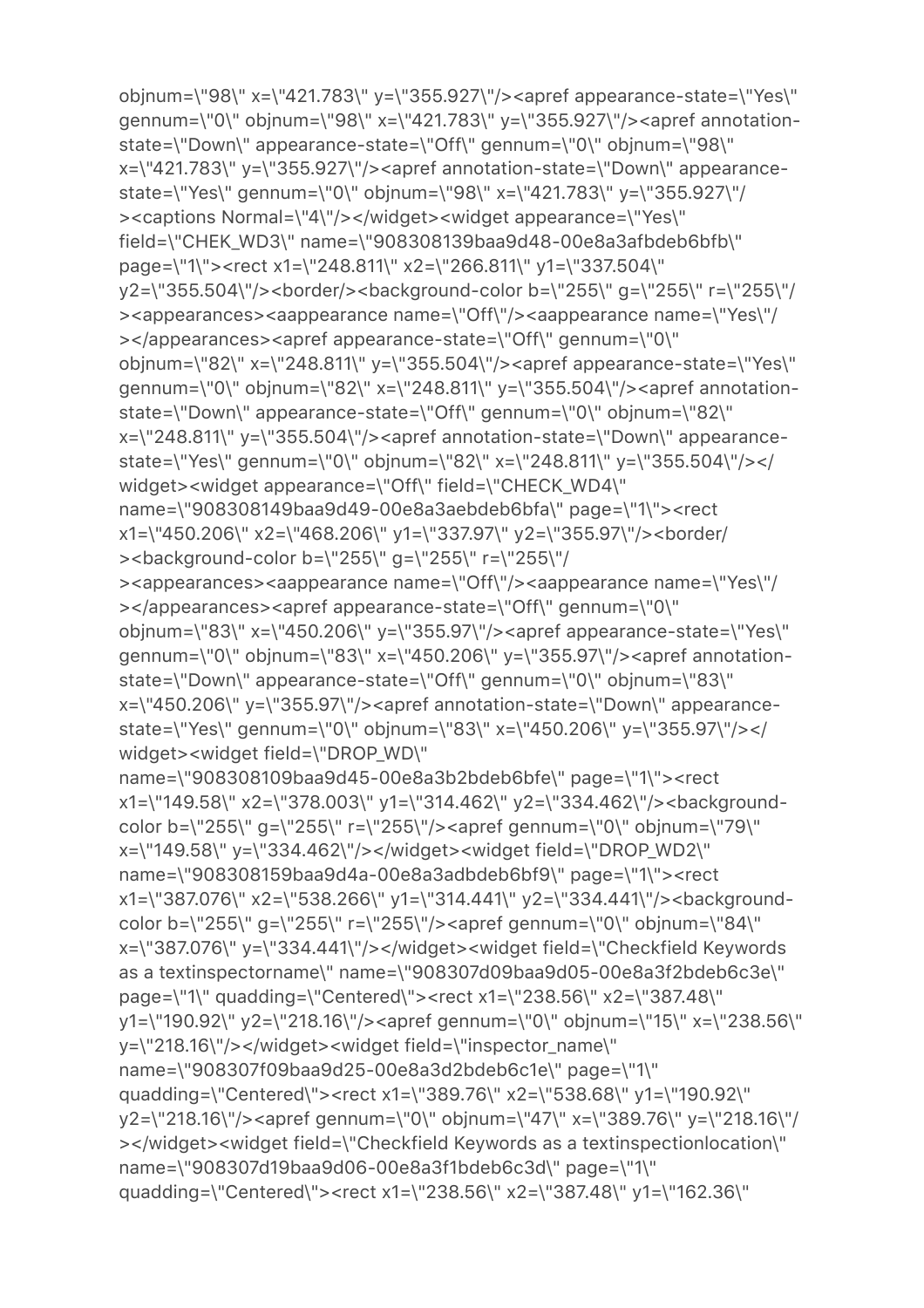```
y2=\"189.48\"/><apref gennum=\"0\" objnum=\"16\" x=\"238.56\" 
y=\"189.48\"/></widget><widget field=\"inspection_location\" 
name=\"908307ef9baa9d24-00e8a3d3bdeb6c1f\" page=\"1\" 
quadding=\"Centered\"><rect x1=\"389.76\" x2=\"538.68\" y1=\"162.36\" 
y2=\"189.48\"/><apref gennum=\"0\" objnum=\"46\" x=\"389.76\" 
y=\"189.48\"/></widget><widget field=\"Checkfield Keywords as a 
textinspectionlocationshort\" 
name=\"908307d29baa9d07-00e8a3f0bdeb6c3c\" page=\"1\" 
quadding=\"Centered\"><rect x1=\"238.32\" x2=\"387.72\" y1=\"139.92\" 
y2=\"161.16\"/><apref gennum=\"0\" objnum=\"17\" x=\"238.32\" y=\"161.16\"/
></widget><widget field=\"inspection_location_short\" 
name=\"908307f19baa9d26-00e8a3d1bdeb6c1d\" page=\"1\" 
quadding=\"Centered\"><rect x1=\"389.52\" x2=\"538.92\" y1=\"139.92\" 
y2=\"161.16\"/><apref gennum=\"0\" objnum=\"48\" x=\"389.52\" y=\"161.16\"/
></widget><widget field=\"Checkfield Keywords as a textinspectionproject\" 
name=\"908307d39baa9d08-00e8a3efbdeb6c3b\" page=\"1\" 
quadding=\"Centered\"><rect x1=\"238.56\" x2=\"387.48\" y1=\"111.36\" 
y2=\"138.48\"/><apref gennum=\"0\" objnum=\"18\" x=\"238.56\" 
y=\"138.48\"/></widget><widget field=\"inspection_project\" 
name=\"908307f29baa9d27-00e8a3d0bdeb6c1c\" page=\"1\" 
quadding=\"Centered\"><rect x1=\"389.76\" x2=\"538.68\" y1=\"111.36\" 
y2=\"138.48\"/><apref gennum=\"0\" objnum=\"49\" x=\"389.76\" 
y=\"138.48\"/></widget><widget field=\"Checkfield Keywords as a 
textinspectionprojectid\" name=\"908307d49baa9d09-00e8a3eebdeb6c3a\" 
page=\"1\" quadding=\"Centered\"><rect x1=\"238.56\" x2=\"387.48\" 
y1=\"82.8\" y2=\"109.92\"/><apref gennum=\"0\" objnum=\"19\" x=\"238.56\" 
y=\"109.92\"/></widget><widget field=\"inspection_project_id}\" 
name=\"908307f39baa9d28-00e8a3cfbdeb6c1b\" page=\"1\" 
quadding=\"Centered\"><rect x1=\"389.76\" x2=\"538.68\" y1=\"82.8\" 
y2=\"109.92\"/><apref gennum=\"0\" objnum=\"50\" x=\"389.76\" 
y=\"109.92\"/></widget><widget field=\"inspectiontemplate\" 
name=\"908308179baa9d4c-00e8a3abbdeb6bf7\" page=\"2\"><rect 
x1=\"238.8\" x2=\"387.24\" y1=\"688.302\" y2=\"718.2\"/><apref gennum=\"0\" 
objnum=\"86\" x=\"238.8\" y=\"718.2\"/></widget><widget 
field=\"inspection_template\" 
name=\"908307f49baa9d29-00e8a3cebdeb6c1a\" page=\"2\"><rect 
x1=\"389.592\" x2=\"539.592\" y1=\"689.833\" y2=\"711.833\"/><apref 
gennum=\"0\" objnum=\"51\" x=\"389.592\" y=\"711.833\"/></widget><widget 
field=\"inspectiondescription\" 
name=\"908308169baa9d4b-00e8a3acbdeb6bf8\" page=\"2\"><rect 
x1=\"237.568\" x2=\"387.568\" y1=\"660.992\" y2=\"682.992\"/><apref 
gennum=\"0\" objnum=\"85\" x=\"237.568\" y=\"682.992\"/></widget><widget 
field=\"inspection_description\" 
name=\"908307f59baa9d2a-00e8a3cdbdeb6c19\" page=\"2\"><rect 
x1=\"390.081\" x2=\"540.081\" y1=\"661.481\" y2=\"683.481\"/><apref 
gennum=\"0\" objnum=\"52\" x=\"390.081\" y=\"683.481\"/></widget><widget
```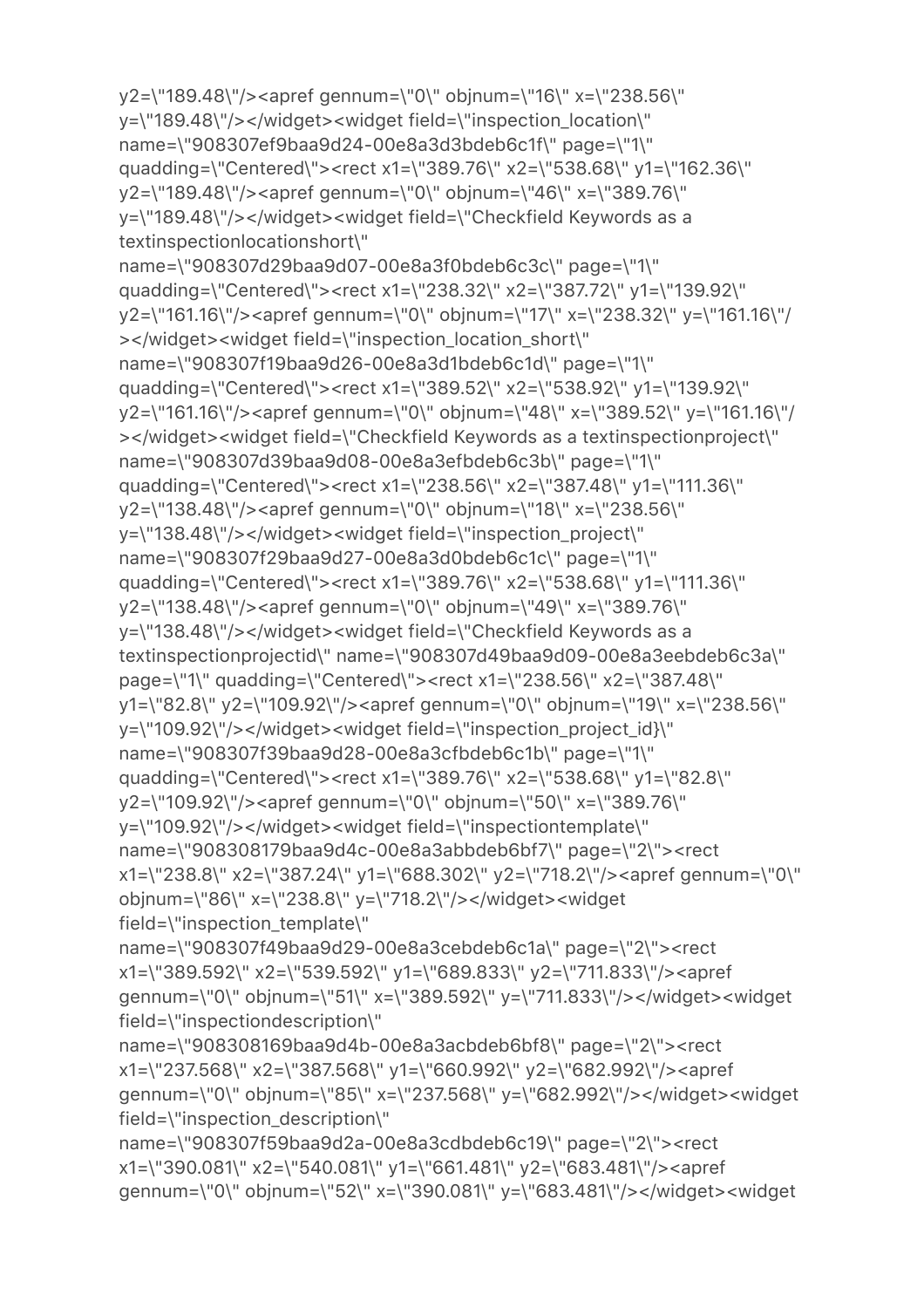```
name=\"908307d59baa9d0a-00e8a3edbdeb6c39\" page=\"2\"><rect 
x1=\"238.56\" x2=\"387.48\" y1=\"620.16\" y2=\"648.96\"/><apref 
gennum=\"0\" objnum=\"20\" x=\"238.56\" y=\"648.96\"/></widget><widget 
field=\"inspection_schedule_date_time\" 
name=\"908308009baa9d35-00e8a3c2bdeb6c0e\" page=\"2\"><rect 
x1=\"389.103\" x2=\"539.103\" y1=\"623.353\" y2=\"645.353\"/><apref 
gennum=\"0\" objnum=\"63\" x=\"389.103\" y=\"645.353\"/></widget><widget 
field=\"inspectionscheduledate\" 
name=\"908307d69baa9d0b-00e8a3ecbdeb6c38\" page=\"2\"><rect 
x1=\"238.56\" x2=\"387.48\" y1=\"584.28\" y2=\"613.08\"/><apref 
gennum=\"0\" objnum=\"21\" x=\"238.56\" y=\"613.08\"/></widget><widget 
field=\"inspection_schedule_date\" 
name=\"908308019baa9d36-00e8a3c1bdeb6c0d\" page=\"2\"><rect 
x1=\"390.081\" x2=\"540.081\" y1=\"588.647\" y2=\"610.647\"/><apref 
gennum=\"0\" objnum=\"64\" x=\"390.081\" y=\"610.647\"/></widget><widget 
field=\"inspectionscheduletime\" 
name=\"908307d79baa9d0c-00e8a3ebbdeb6c37\" page=\"2\"><rect 
x1=\"238.44\" x2=\"387.6\" y1=\"556.92\" y2=\"582.96\"/><apref 
gennum=\"0\" objnum=\"22\" x=\"238.44\" y=\"582.96\"/></widget><widget 
field=\"inspection_schedule_time\" 
name=\"908308029baa9d37-00e8a3c0bdeb6c0c\" page=\"2\"><rect 
x1=\"389.103\" x2=\"539.103\" y1=\"558.828\" y2=\"580.828\"/><apref 
gennum=\"0\" objnum=\"65\" x=\"389.103\" y=\"580.828\"/></widget><widget 
field=\"inspectioncreationdatetime\" 
name=\"908307d89baa9d0d-00e8a3eabdeb6c36\" page=\"2\"><rect 
x1=\"238.44\" x2=\"387.6\" y1=\"529.56\" y2=\"555.6\"/><apref gennum=\"0\" 
objnum=\"23\" x=\"238.44\" y=\"555.6\"/></widget><widget 
field=\"inspection_creation_date_time\" 
name=\"908308039baa9d38-00e8a3bfbdeb6c0b\" page=\"2\"><rect 
x1=\"388.125\" x2=\"538.125\" y1=\"530.966\" y2=\"552.966\"/><apref 
gennum=\"0\" objnum=\"66\" x=\"388.125\" y=\"552.966\"/></widget><widget 
field=\"inspectioncreationdate\" 
name=\"908307d99baa9d0e-00e8a3e9bdeb6c35\" page=\"2\"><rect 
x1=\"238.44\" x2=\"387.6\" y1=\"502.2\" y2=\"528.24\"/><apref gennum=\"0\" 
objnum=\"24\" x=\"238.44\" y=\"528.24\"/></widget><widget 
field=\"inspection_creation_date\" 
name=\"908308049baa9d39-00e8a3bebdeb6c0a\" page=\"2\"><rect 
x1=\"390.081\" x2=\"540.081\" y1=\"504.569\" y2=\"526.569\"/><apref 
gennum=\"0\" objnum=\"67\" x=\"390.081\" y=\"526.569\"/></widget><widget 
field=\"inspectioncreationtime\" 
name=\"908307da9baa9d0f-00e8a3e8bdeb6c34\" page=\"2\"><rect 
x1=\"238.44\" x2=\"387.6\" y1=\"474.84\" y2=\"500.88\"/><apref gennum=\"0\" 
objnum=\"25\" x=\"238.44\" y=\"500.88\"/></widget><widget 
field=\"inspection_creation_time\"
name=\"908308059baa9d3a-00e8a3bdbdeb6c09\" page=\"2\"><rect
```
field=\"inspectionscheduledatetime\"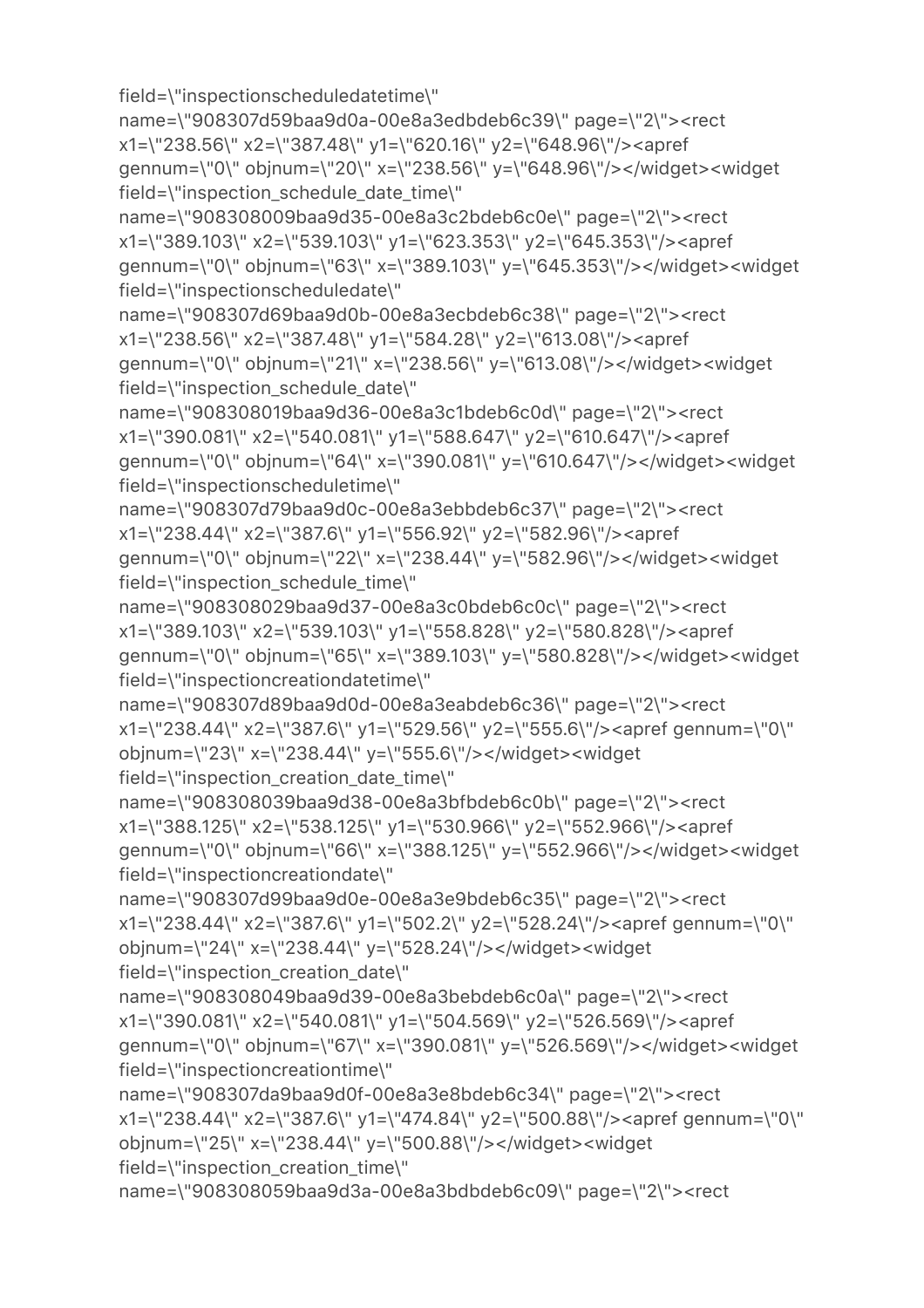```
x1=\"390.081\" x2=\"540.081\" y1=\"476.706\" y2=\"498.706\"/><apref 
gennum=\"0\" objnum=\"68\" x=\"390.081\" y=\"498.706\"/></widget><widget 
field=\"companycontactrequestedby\" 
name=\"908307db9baa9d10-00e8a3e7bdeb6c33\" page=\"2\"><rect 
x1=\"238.44\" x2=\"387.6\" y1=\"447.48\" y2=\"473.52\"/><apref gennum=\"0\" 
objnum=\"26\" x=\"238.44\" y=\"473.52\"/></widget><widget 
field=\"company_contact_requested_by\" 
name=\"908308069baa9d3b-00e8a3bcbdeb6c08\" page=\"2\"><rect 
x1=\"389.103\" x2=\"539.103\" y1=\"448.355\" y2=\"470.355\"/><apref 
gennum=\"0\" objnum=\"69\" x=\"389.103\" y=\"470.355\"/></widget><widget 
field=\"companyrequestedby\" 
name=\"908307dc9baa9d11-00e8a3e6bdeb6c32\" page=\"2\"><rect 
x1=\"238.44\" x2=\"387.6\" y1=\"420.12\" y2=\"446.16\"/><apref gennum=\"0\" 
objnum=\"27\" x=\"238.44\" y=\"446.16\"/></widget><widget 
field=\"company_requested_by\" 
name=\"908307ff9baa9d34-00e8a3c3bdeb6c0f\" page=\"2\"><rect 
x1=\"390.081\" x2=\"540.081\" y1=\"421.469\" y2=\"443.469\"/><apref 
gennum=\"0\" objnum=\"62\" x=\"390.081\" y=\"443.469\"/></widget><widget 
field=\"contactrequestedby\" 
name=\"908307dd9baa9d12-00e8a3e5bdeb6c31\" page=\"2\"><rect 
x1=\"238.44\" x2=\"387.6\" y1=\"392.76\" y2=\"418.8\"/><apref gennum=\"0\" 
objnum=\"28\" x=\"238.44\" y=\"418.8\"/></widget><widget 
field=\"contact_requested_by\" 
name=\"908308089baa9d3d-00e8a3babdeb6c06\" page=\"2\"><rect 
x1=\"390.081\" x2=\"540.081\" y1=\"392.629\" y2=\"414.629\"/><apref 
gennum=\"0\" objnum=\"71\" x=\"390.081\" y=\"414.629\"/></widget><widget 
field=\"inspectiondesireddatetime\" 
name=\"908307de9baa9d13-00e8a3e4bdeb6c30\" page=\"2\"><rect 
x1=\"238.44\" x2=\"387.6\" y1=\"365.4\" y2=\"391.44\"/><apref gennum=\"0\" 
objnum=\"29\" x=\"238.44\" y=\"391.44\"/></widget><widget 
field=\"inspection_desired_date_time\"
name=\"908308079baa9d3c-00e8a3bbbdeb6c07\" page=\"2\"><rect 
x1=\"390.081\" x2=\"540.081\" y1=\"367.21\" y2=\"389.21\"/><apref 
gennum=\"0\" objnum=\"70\" x=\"390.081\" y=\"389.21\"/></widget><widget 
field=\"inspectiondesireddate\" 
name=\"908307df9baa9d14-00e8a3e3bdeb6c2f\" page=\"2\"><rect 
x1=\"238.44\" x2=\"387.6\" y1=\"338.04\" y2=\"364.08\"/><apref 
gennum=\"0\" objnum=\"30\" x=\"238.44\" y=\"364.08\"/></widget><widget 
field=\"inspection_desired_date\" 
name=\"908307fe9baa9d33-00e8a3c4bdeb6c10\" page=\"2\"><rect 
x1=\"387.148\" x2=\"537.148\" y1=\"338.858\" y2=\"360.858\"/><apref 
gennum=\"0\" objnum=\"61\" x=\"387.148\" y=\"360.858\"/></widget><widget 
field=\"inspectiondesiredtime\" 
name=\"908307e09baa9d15-00e8a3e2bdeb6c2e\" page=\"2\"><rect 
x1=\"238.44\" x2=\"387.6\" y1=\"310.68\" y2=\"336.72\"/><apref gennum=\"0\" 
objnum=\"31\" x=\"238.44\" y=\"336.72\"/></widget><widget
```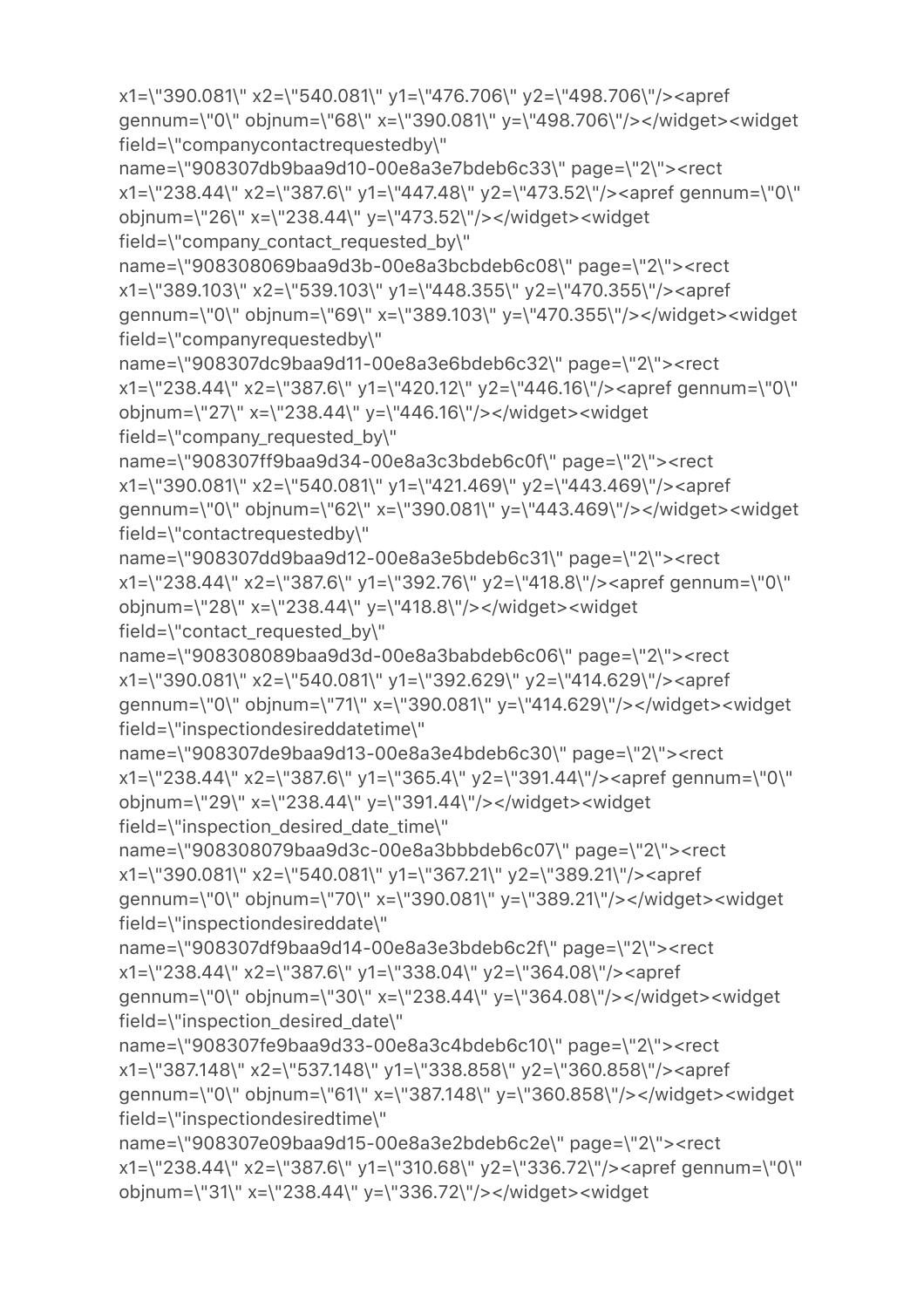gennum=\"0\" objnum=\"53\" x=\"390.036\" y=\"306.599\"/></widget><widget field=\"itemfullname\" name=\"908307e29baa9d17-00e8a3e0bdeb6c2c\" page=\"2\"><rect x1=\"238.44\" x2=\"387.6\" y1=\"255.96\" y2=\"282\"/ ><apref gennum=\"0\" objnum=\"33\" x=\"238.44\" y=\"282\"/></ widget><widget field=\"item\_full\_name\" name=\"908307fc9baa9d31-00e8a3c6bdeb6c12\" page=\"2\"><rect x1=\"389.592\" x2=\"539.592\" y1=\"258.691\" y2=\"280.691\"/><apref gennum=\"0\" objnum=\"59\" x=\"389.592\" y=\"280.691\"/></widget><widget field=\"itemguid\" name=\"908307e39baa9d18-00e8a3dfbdeb6c2b\" page=\"2\"><rect x1=\"238.56\" x2=\"387.48\" y1=\"223.56\" y2=\"252.36\"/ ><apref gennum=\"0\" objnum=\"34\" x=\"238.56\" y=\"252.36\"/></ widget><widget field=\"{item\_guid}\" name=\"908307f79baa9d2c-00e8a3cbbdeb6c17\" page=\"2\"><rect x1=\"389.103\" x2=\"539.103\" y1=\"225.94\" y2=\"247.94\"/><apref gennum=\"0\" objnum=\"54\" x=\"389.103\" y=\"247.94\"/></widget><widget field=\"itempn\" name=\"908307e49baa9d19-00e8a3debdeb6c2a\" page=\"2\"><rect x1=\"238.44\" x2=\"387.6\" y1=\"196.2\" y2=\"222.24\"/ ><apref gennum=\"0\" objnum=\"35\" x=\"238.44\" y=\"222.24\"/></ widget><widget field=\"item\_pn\" name=\"908307fb9baa9d30-00e8a3c7bdeb6c13\" page=\"2\"><rect x1=\"388.125\" x2=\"538.125\" y1=\"198.566\" y2=\"220.566\"/><apref gennum=\"0\" objnum=\"58\" x=\"388.125\" y=\"220.566\"/></widget><widget field=\"itemsn\" name=\"908307e59baa9d1a-00e8a3ddbdeb6c29\" page=\"2\"><rect x1=\"238.44\" x2=\"387.6\" y1=\"168.84\" y2=\"194.88\"/ ><apref gennum=\"0\" objnum=\"36\" x=\"238.44\" y=\"194.88\"/></ widget><widget field=\"item\_sn\" name=\"908307fa9baa9d2f-00e8a3c8bdeb6c14\" page=\"2\"><rect x1=\"388.125\" x2=\"538.125\" y1=\"170.214\" y2=\"192.214\"/><apref gennum=\"0\" objnum=\"57\" x=\"388.125\" y=\"192.214\"/></widget><widget field=\"itemcustom1\" name=\"908307e69baa9d1b-00e8a3dcbdeb6c28\" page=\"2\"><rect x1=\"238.44\" x2=\"387.6\" y1=\"141.48\" y2=\"167.52\"/ ><apref gennum=\"0\" objnum=\"37\" x=\"238.44\" y=\"167.52\"/></ widget><widget field=\"item\_custom1\" name=\"908307f99baa9d2e-00e8a3c9bdeb6c15\" page=\"2\"><rect x1=\"387.637\" x2=\"537.637\" y1=\"144.307\" y2=\"166.307\"/><apref gennum=\"0\" objnum=\"56\" x=\"387.637\" y=\"166.307\"/></widget><widget

field=\"inspection\_desired\_time\" name=\"908307fd9baa9d32-00e8a3c5bdeb6c11\" page=\"2\"><rect x1=\"389.592\" x2=\"539.592\" y1=\"312.462\" y2=\"334.462\"/><apref gennum=\"0\" objnum=\"60\" x=\"389.592\" y=\"334.462\"/></widget><widget field=\"itemname\" name=\"908307e19baa9d16-00e8a3e1bdeb6c2d\" page=\"2\"><rect x1=\"238.44\" x2=\"387.6\" y1=\"283.32\" y2=\"309.36\"/ ><apref gennum=\"0\" objnum=\"32\" x=\"238.44\" y=\"309.36\"/></

name=\"908307f69baa9d2b-00e8a3ccbdeb6c18\" page=\"2\"><rect x1=\"390.036\" x2=\"540.036\" y1=\"284.599\" y2=\"306.599\"/><apref

widget><widget field=\"item\_name\"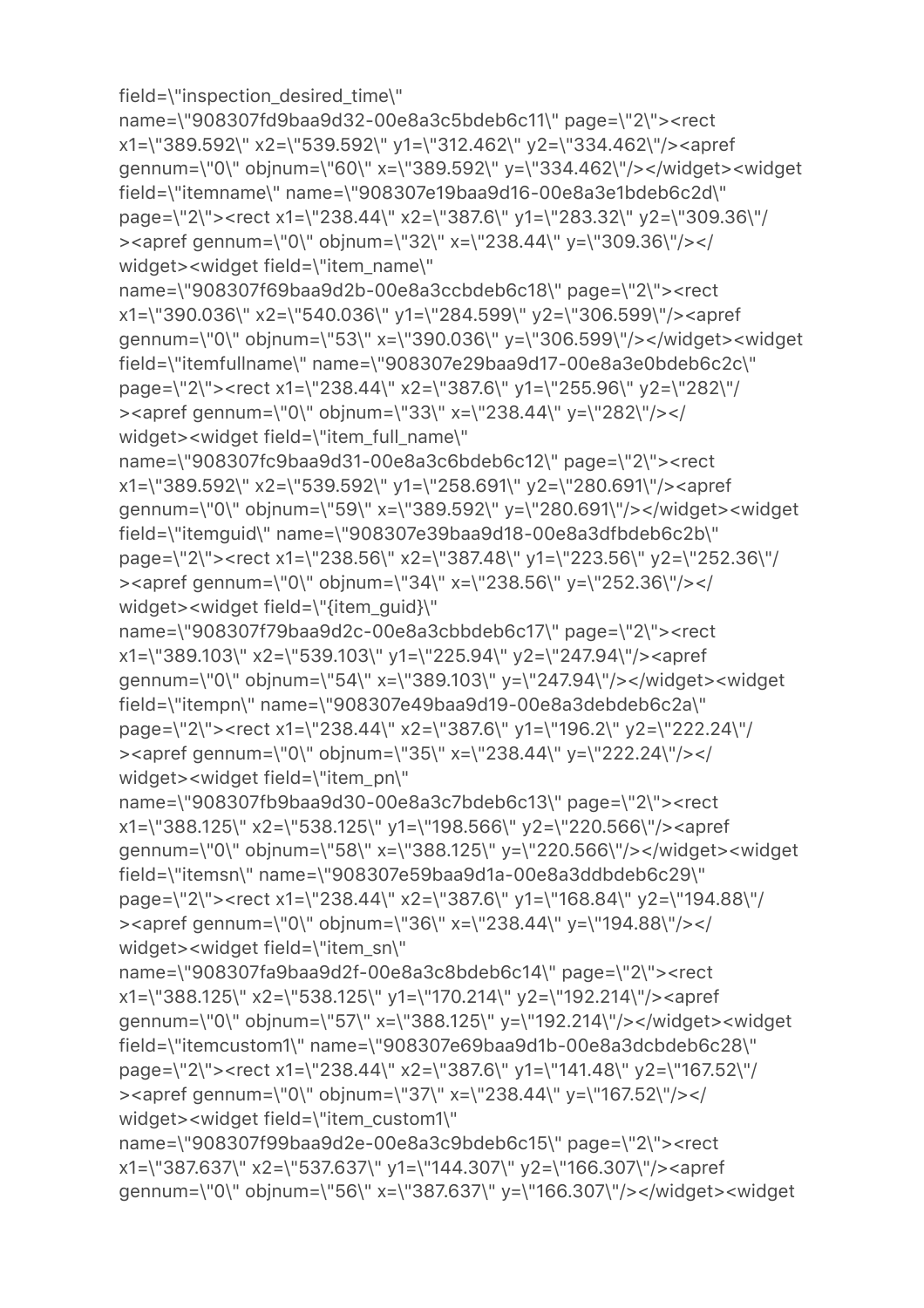```
page=\"2\"><rect x1=\"238.44\" x2=\"387.6\" y1=\"114.609\" y2=\"140.649\"/
><apref gennum=\"0\" objnum=\"55\" x=\"238.44\" y=\"140.649\"/></
widget><widget field=\"today1\" 
name=\"908308219baa9d56-00e8a3a1bdeb6bed\" page=\"2\"><rect 
x1=\"388.125\" x2=\"538.125\" y1=\"115.955\" y2=\"137.955\"/><apref 
gennum=\"0\" objnum=\"96\" x=\"388.125\" y=\"137.955\"/></widget><widget 
field=\"diminspection dimension name\" 
name=\"908307e79baa9d1c-00e8a3dbbdeb6c27\" page=\"2\"><rect 
x1=\"238.8\" x2=\"387.24\" y1=\"73.32\" y2=\"112.44\"/></widget><widget 
field=\"__date__\" name=\"908308189baa9d4d-00e8a3aabdeb6bf6\" 
page=\"3\" quadding=\"Centered\"><rect x1=\"262.2\" x2=\"435.36\" 
y1=\"586.44\" y2=\"616.92\"/></widget><widget field=\"__location__\" 
name=\"908308199baa9d4e-00e8a3a9bdeb6bf5\" page=\"3\" 
quadding=\"Centered\"><rect x1=\"262.2\" x2=\"435.36\" y1=\"550.56\" 
y2=\"580.92\"/></widget><widget field=\"__contractor__\" 
name=\"9083081a9baa9d4f-00e8a3a8bdeb6bf4\" page=\"3\" 
quadding=\"Centered\"><rect x1=\"262.2\" x2=\"435.36\" y1=\"514.68\" 
y2=\"545.04\"/></widget><widget field=\"__team_member__\" 
name=\"9083081b9baa9d50-00e8a3a7bdeb6bf3\" page=\"3\" 
quadding=\"Centered\"><rect x1=\"262.2\" x2=\"435.36\" y1=\"479.289\" 
y2=\"509.649\"/></widget><widget field=\"__team_member_title__\" 
name=\"9083081c9baa9d51-00e8a3a6bdeb6bf2\" page=\"3\" 
quadding=\"Centered\"><rect x1=\"262.2\" x2=\"435.36\" y1=\"442.92\" 
y2=\"473.28\"/></widget><widget field=\"__team_member_company__\" 
name=\"9083081d9baa9d52-00e8a3a5bdeb6bf1\" page=\"3\" 
quadding=\"Centered\"><rect x1=\"262.2\" x2=\"435.36\" y1=\"407.04\" 
y2=\"437.4\"/></widget><widget field=\"__item__\" 
name=\"9083081e9baa9d53-00e8a3a4bdeb6bf0\" page=\"3\" 
quadding=\"Centered\"><rect x1=\"262.2\" x2=\"435.36\" y1=\"371.04\" 
y2=\"401.52\"/></widget><widget field=\"_location_short_\"
name=\"9083081f9baa9d54-00e8a3a3bdeb6bef\" page=\"3\" 
quadding=\"Centered\"><rect x1=\"262.08\" x2=\"435.48\" y1=\"343.44\" 
y2=\"368.04\"/></widget><widget field=\"__inspection_number__\" 
name=\"908308209baa9d55-00e8a3a2bdeb6bee\" page=\"3\" 
quadding=\"Centered\"><rect x1=\"262.08\" x2=\"435.48\" y1=\"316.08\" 
y2=\"342.12\"/></widget><widget field=\"__item_short__\" 
name=\"908308259baa9d5a-00e8a39dbdeb6be9\" page=\"3\"><rect 
x1=\"262.498\" x2=\"436.45\" y1=\"293.886\" y2=\"315.886\"/></widget></
pdf-info><fields><field name=\"__location__\"><value/></field><field 
name=\"item_pn\"><value>{item_pn} </value></field><field name=\"radio 
without default2\"><value>NO</value></field><field
name=\"DROP_WD\"><value>1</value></field><field name=\"Checkfield
Keywords as a textinspectionproject\"><value>{inspection_project} </value></
field><field name=\"REQUEST RADIO BUTTON\"><value>NO</value></
field><field
```
field=\"today\" name=\"908307f89baa9d2d-00e8a3cabdeb6c16\"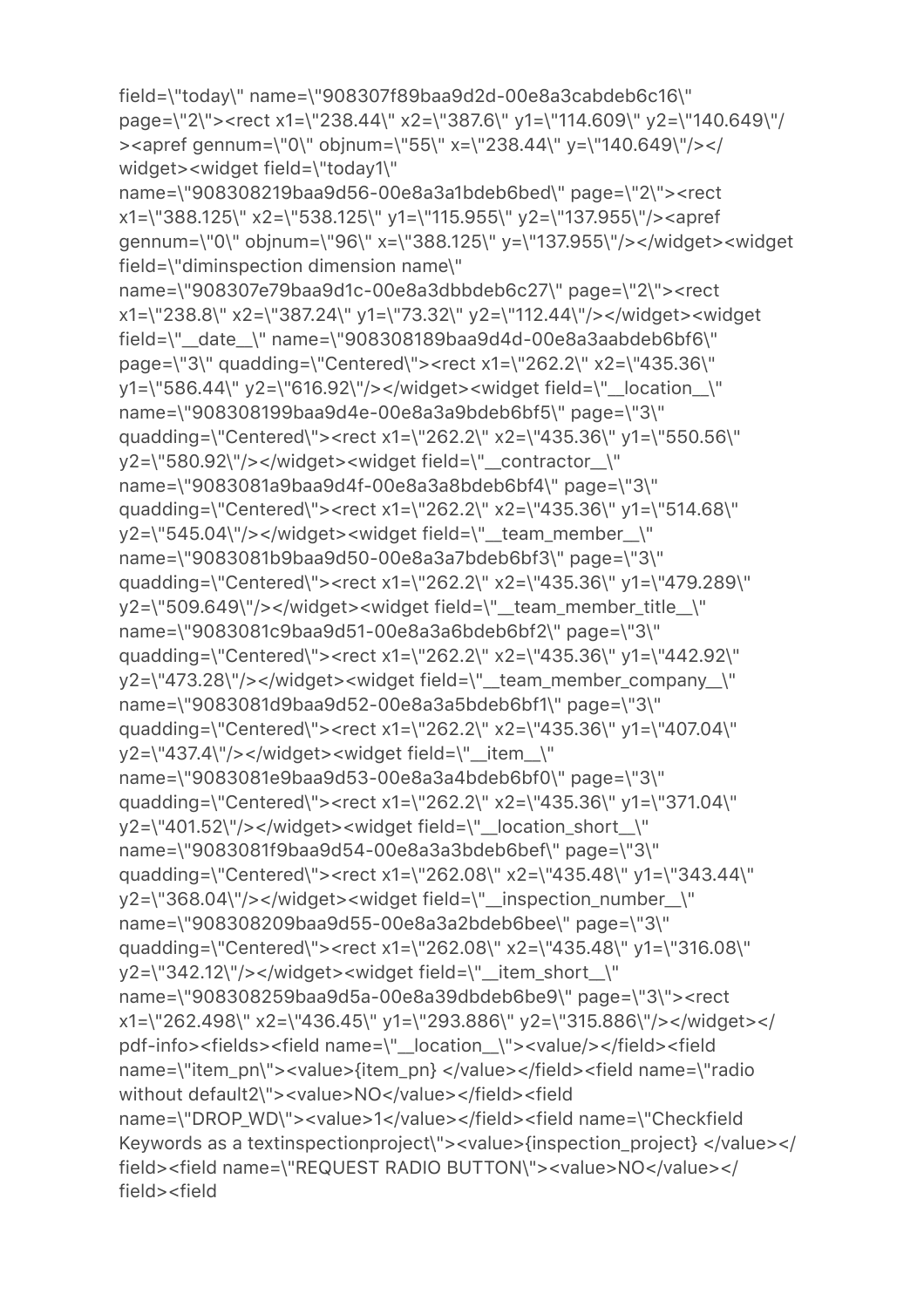name=\"inspection\_desired\_time\"><value>{inspection\_desired\_time} </ value></field><field

```
name=\"inspection_location\"><value>{inspection_location}</value></
field><field
```
name=\"inspection\_schedule\_date\"><value>{inspection\_schedule\_date} </ value></field><field name=\"CHECKBOX\_WOD2\"><value>Yes</value></ field><field name=\"itemsn\"><value>{item\_sn} </value></field><field name=\"inspection\_schedule\_date\_time\"><value>{inspection\_schedule\_date\_ti me} </value></field><field

name=\"inspectioncreationtime\"><value>{inspection\_creation\_time}</value></ field><field name=\"\_\_contractor\_\_\"><value/></field><field

name=\"companycontactrequestedby\"><value>{company\_contact\_requested\_ by} </value></field><field name=\"item\_full\_name\"><value>{item\_full\_name} </value></field><field

name=\"inspection\_schedule\_time\"><value>{inspection\_schedule\_time} </ value></field><field

name=\"inspectionscheduledatetime\"><value>{inspection\_schedule\_date\_time }</value></field><field name=\"itemguid\"><value>{item\_guid} </value></ field><field name=\"companyrequestedby\"><value>{company\_requested\_by} </value></field><field name=\"itemname\"><value>{item\_name} </value></ field><field name=\"item\_sn\"><value>{item\_sn} </value></field><field name=\"inspectiontemplate\"><value>{inspection\_template} </value></ field><field name=\"\_\_location\_short\_\_\"><value/></field><field name=\"request text\"><value/></field><field

name=\"CHEK\_WD3\"><value>Yes</value></field><field name=\"DRAWING REF.:\"><value>Choose Drawing . .</value></field><field

name=\"inspectionscheduletime\"><value>{inspection\_schedule\_time}</ value></field><field

name=\"company\_requested\_by\"><value>{company\_requested\_by} </value></ field><field name=\"Checkfield Keywords as a

```
textinspectorname\"><value>{inspector_name}</value></field><field 
name=\"inspectioncreationdatetime\"><value>{inspection_creation_date_time} 
</value></field><field name=\"__item__\"><value/></field><field
```

```
name=\"today1\"><value>{today} </value></field><field
```

```
name=\"inspectioncreationdate\"><value>{inspection_creation_date} </
value></field><field name=\"inspector_name\"><value> {inspector_name} </
value></field><field name=\"radio_WD\"><value>YES</value></field><field 
name=\"DRAWING REF\"><value/></field><field 
name=\"__team_member_title__\"><value/></field><field 
name=\"__inspection_number__\"><value/></field><field 
name=\"inspection_desired_date\"><value>{inspection_desired_date} </
value></field><field name=\"CHECK_wd2\"><value>Yes</value></field><field
name=\"text_WD2\"><value>MBL</value></field><field 
name=\"itemcustom1\"><value>{item_custom1} </value></field><field
```

```
name=\"REQUEST_CHECKBOX\"><value/></field><field name=\"{item_guid}
\"><value>{item_guid} </value></field><field
```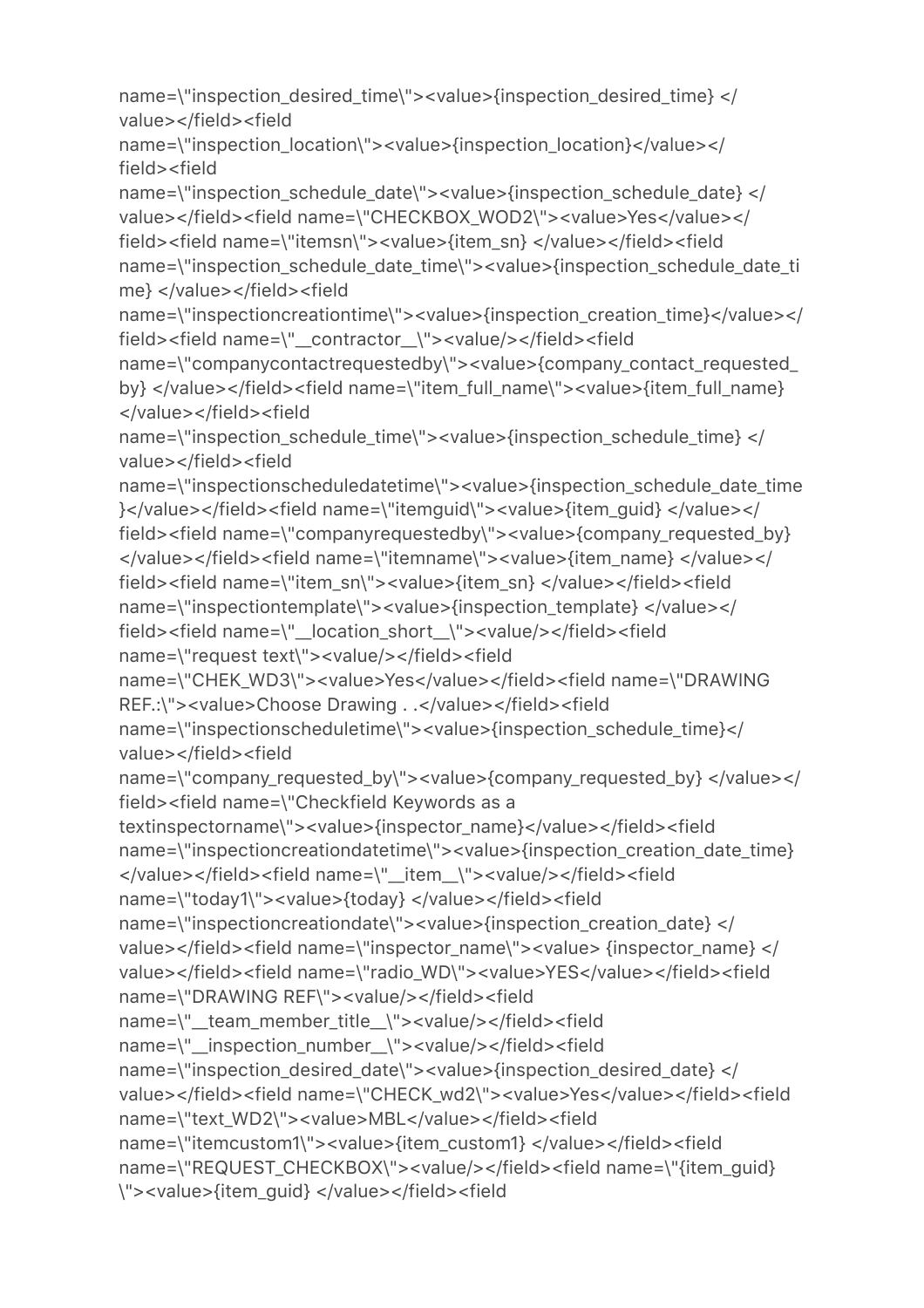name=\"DROP\_WD2\"><value>default</value></field><field name=\"CHECK\_wd\"><value>Yes</value></field><field name=\"inspectiondesireddate\"><value>{inspection\_desired\_date} </value></ field><field name=\"inspectiondescription\"><value>{inspection\_description}</ value></field><field name=\"text\_wod\"><value>1</value></field><field name=\"INSP.AGENCY\"><value>Special Inspection - On-Site</value></ field><field name=\"contact\_requested\_by\"><value>{contact\_requested\_by} </value></field><field name=\"itemfullname\"><value>{item\_full\_name} </ value></field><field name=\"item\_custom1\"><value>{item\_custom1} </ value></field><field name=\"text wod2\"><value/>></field><field name=\"inspectionscheduledate\"><value>{inspection\_schedule\_date}</ value></field><field

name=\"inspection\_creation\_date\_time\"><value>{inspection\_creation\_date\_tim e} </value></field><field name=\"TIO REFERENCE:\"><value>B-I2-06 - Testing - Concrete CBC 1704A.4.1, 1904A, and 1905A.2 Mix design </value></ field><field

name=\"inspection\_creation\_time\"><value>{inspection\_creation\_time} </ value></field><field

name=\"company\_contact\_requested\_by\"><value>{company\_contact\_requeste d\_by} </value></field><field

name=\"contactrequestedby\"><value>{contact\_requested\_by} </value></ field><field

name=\"inspectiondesireddatetime\"><value>{inspection\_desired\_date\_time} </value></field><field name=\"today\"><value>{today} </value></field><field name=\"inspection\_desired\_date\_time\"><value>{inspection\_desired\_date\_time } </value></field><field

name=\"inspection\_location\_short\"><value>{inspection\_location\_short}</ value></field><field name=\"\_team\_member\_company\_\"><value/></ field><field name=\"inspection\_project\_id}\"><value>{inspection\_project\_id}</ value></field><field name=\"CHECK\_WD4\"><value>Yes</value></field><field name=\"\_\_item\_short\_\_\"><value/></field><field

name=\"\_\_date\_\_\"><value>E7eudirif</value></field><field

```
name=\"INSP\"><value/></field><field name=\"text WD\"><value>SRV</
value></field><field name=\"Checkfield Keywords as a 
textinspectionlocationshort\"><value>{inspection_location_short}</value></
```
field><field name=\"CHECBOX\_W0D\"><value>Yes</value></field><field name=\"radio without default\"><value>N/A</value></field><field

name=\"inspectiondesiredtime\"><value>{inspection\_desired\_time} </value></ field><field name=\"item\_name\"><value>{item\_name} </value></field><field

name=\"inspection\_creation\_date\"><value>{inspection\_creation\_date} </ value></field><field name=\"itempn\"><value>{item\_pn} </value></field><field name=\"REQUEST DROP DOWN\"><value>3</value></field><field

name=\"inspection\_description\"><value>{inspection\_description} </value></ field><field name=\"radio\_WD2\"><value>N/A</value></field><field

```
name=\"Checkfield Keywords as a
```
textinspectionlocation\"><value>{inspection\_location}</value></field><field